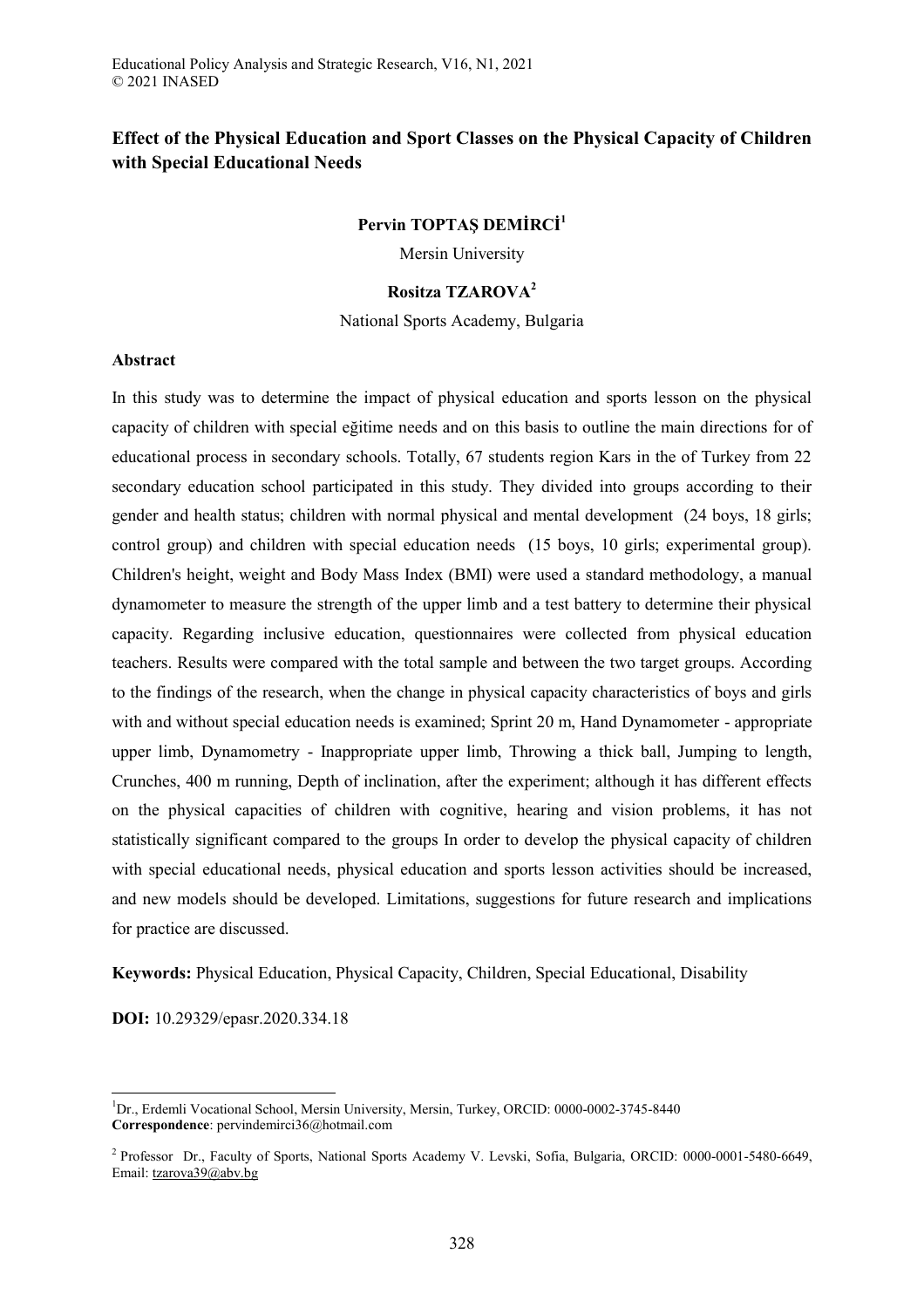### **Introduction**

Physical activity (PA) is a fundamental component of overall well being and most children's experience of this is through Physical Education (PE) classes in school (Cheung, 2019; O'Connor and McNabb, 2020; Ross et al., 2016). The universal popularity of sport makes it an ideal transformative tool for fostering participation through equal access to activities, inside and outside the school system (UN, 2006). Yet, research shows that young people with special educational needsand (SEN) disabilities in mainstream schools continue to experience fewer participatory sporting options than their pers. Students with disabilities have more time to spend with their peers , which also has positive effects on the regular students as they gain some ideas regarding these people, who are an inseparable part of society (Bavlı et al., 2020; Demirci et al., 2018; WHO, 2018; McCoy et al., 2016; Adair et al., 2015). Health-related issues, adapted physical activity, social rehabilitation and integration of people with disabilities are becoming more and more relevant and engage an increasing contingent of people (WHO, 2017; Bertills et al., 2019).

Inclusive education is based on the fundamental right of all learners to quality education that meets their basic learning needs, encourages their personal development to the fullest extent, and considers the diversity of backgrounds and abilities to be a learning opportunity rather than a barrier (Ainscow and Miles, 2008; ). Physical education and sports lesson; It is an integral and indispensable part of general education for children who need special education. The same time; It is an ideal area where cooperation, appropriate competition, personal and social responsibility are taught, games and physical activities are to gain active and healthy life skills (Mamak et al., 2020; Viciana et al., 2019; Toptaş Demirci et al., 2014). Disabilities and long-term health conditions may limit meaningful participation in mainstream PE, unless proper support is provided. Applying a nondisabled perspective such as using able-bodied or ableism to describe skills required in PE, may undermine and disrespect the value of disabled identity (Giese and Ruin 2018; Hart and Drummond, 2014; Loja et al., 2013).

The structure of PE lessons, both in terms of physical and social adaptations, is important for the participation of SEN in school-based PE (Toptaş demirci and Demirci, 2018). Different adaptations and modifications are required, depending on the type of disability. Meaningful learning experiences for students with disabilities in PE are extensively dependent on teachers' skills to and attitudes toward communicating and structuring their teaching in an inclusive direction (Nevilleet al., 2020). Participation restriction may be experienced if the activity is not adapted to students in need of special support (Coates and Vickerman, 2010; Haegele et al., 2017). Students with physical disabilities describe good days in PE as lessons in which they experience a sense of belonging, their participation as skillful and where you share benefits. Encouragement, reinforcement, help and guidance facilitate positive peer interaction. Patience and social encouragement are examples of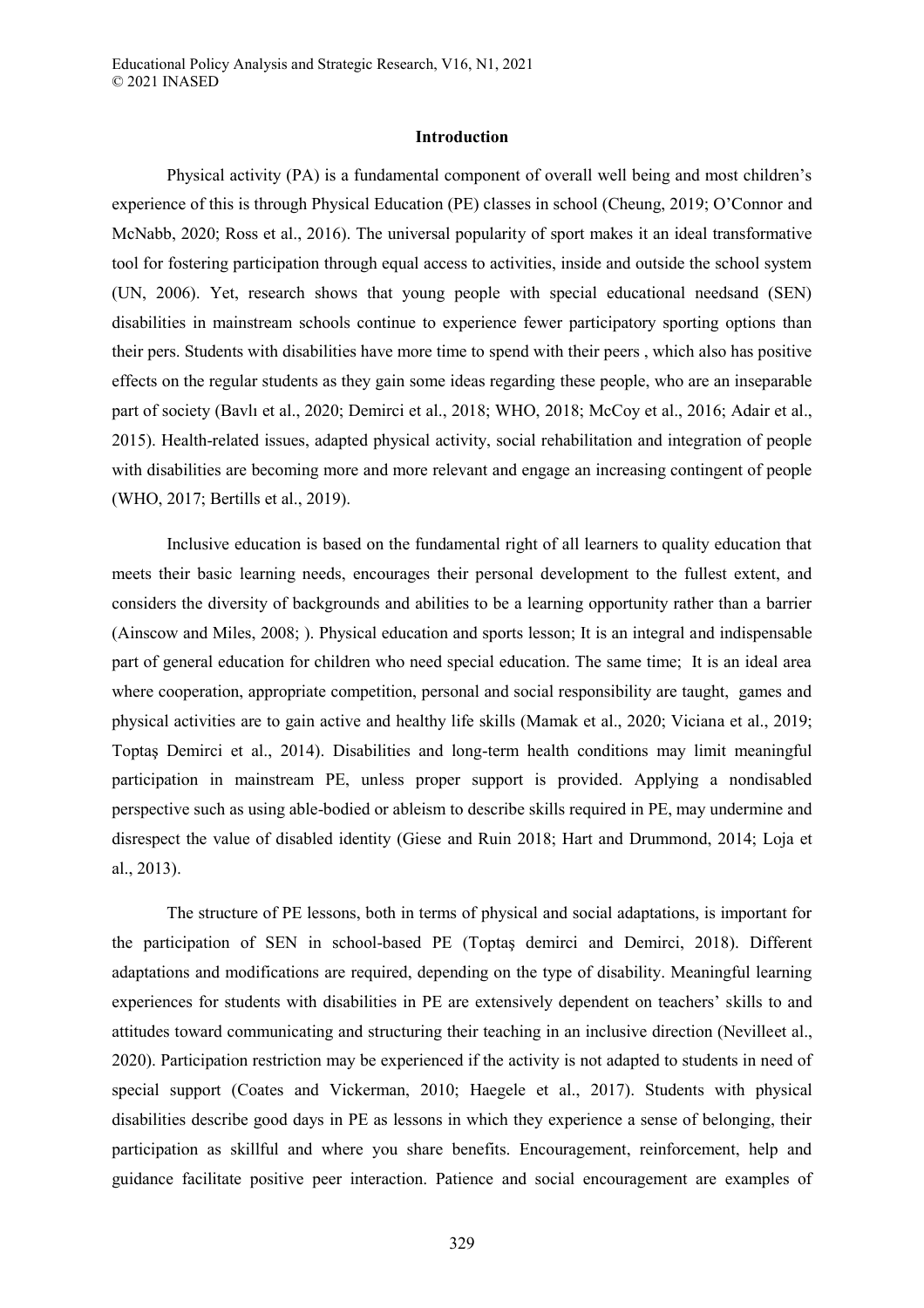caring support. Above all, several studies conclude that sharing PE sessions with a student with disability creates positive attitudes towards inclusion of students with disabilities (Liu et al., 2010; McKay et al., 2015; Sullivan and Glidden, 2014). However, while PE fosters the acceptance of students with disabilities it is also observed that there are barriers and facilitators to inclusion (Darretxe et al., 2016; Haegele et al., 2017).

International research shows that children with special educational needs (SEN) are still not accessing or being fully included into educational programs within mainstream schools (Neville et al., 2020). This problem of inclusion is particularly acute when it comes to SEN children accessing highquality physical education (PE), and the research evidence shows the signs of a double-bind here: SEN children are disproportionately affected by social-emotional, behavioral, health conditions related to physical inactivity, and exclusion from PE (Bloemen et al., 2015); PE teachers, however, often lack the knowledge, confidence, or pedagogical training to adapt their lessons in ways that would suitably include them (Rekaa et al., 2018).

There is a longstanding recognition within PE of the challenges associated with including children who vary in physical ability and learning preference (Makopoulou and Thomas, 2016). Policy statements and empirical studies on the attitudes of teachers and on the suitability of teacher education for inclusion have really only emerged over the last ten to fifteen years, however (Rekaa et al., 2018). Among the more pressing challenges in light of international consensus on the need for curricular reform to promote inclusion is the design of interventions which can expand the scope and quality of initial teacher training (ITT). The basis for this commitment, to inclusive pedagogy as a foundation for effective teaching and learning, is found within the Salamanca Statement, which states "pre-service training programs should provide to all student teachers, primary and secondary alike, positive orientation toward disability, thereby developing an understanding of what can be achieved in schools with locally available support services" (UN, 1994).

Physical education programs for children with SEN need to be prepared based on their requirements and individual characteristics such as diagnosis, severity of diagnosis and existing performance level (Hutzler, 2003; Ozer and Sahin, 2010). It is known that physical education helps children with SEN to develop self-concept and social competence, develop motor skills, physical and motor adaptation, leisure time skills, playing and creative time skills as long-term objectives. Physical education for children with SEN are required to be competent in terms of improving psychomotor, sensory and cognitive development. If these developmental domains are achieved, these long-terms objectives will be achieved as well. Nevertheless, physical group activities promote sharing, communication and learning social behaviors among individuals with special needs (Konar and Yildiran, 2012; Ozer and Sungu, 2016; Demirci and Toptaş Demirci, 2016). Teachers' knowledge of adapted training and their ability to apply adapted methods and tools is a guarantee for successful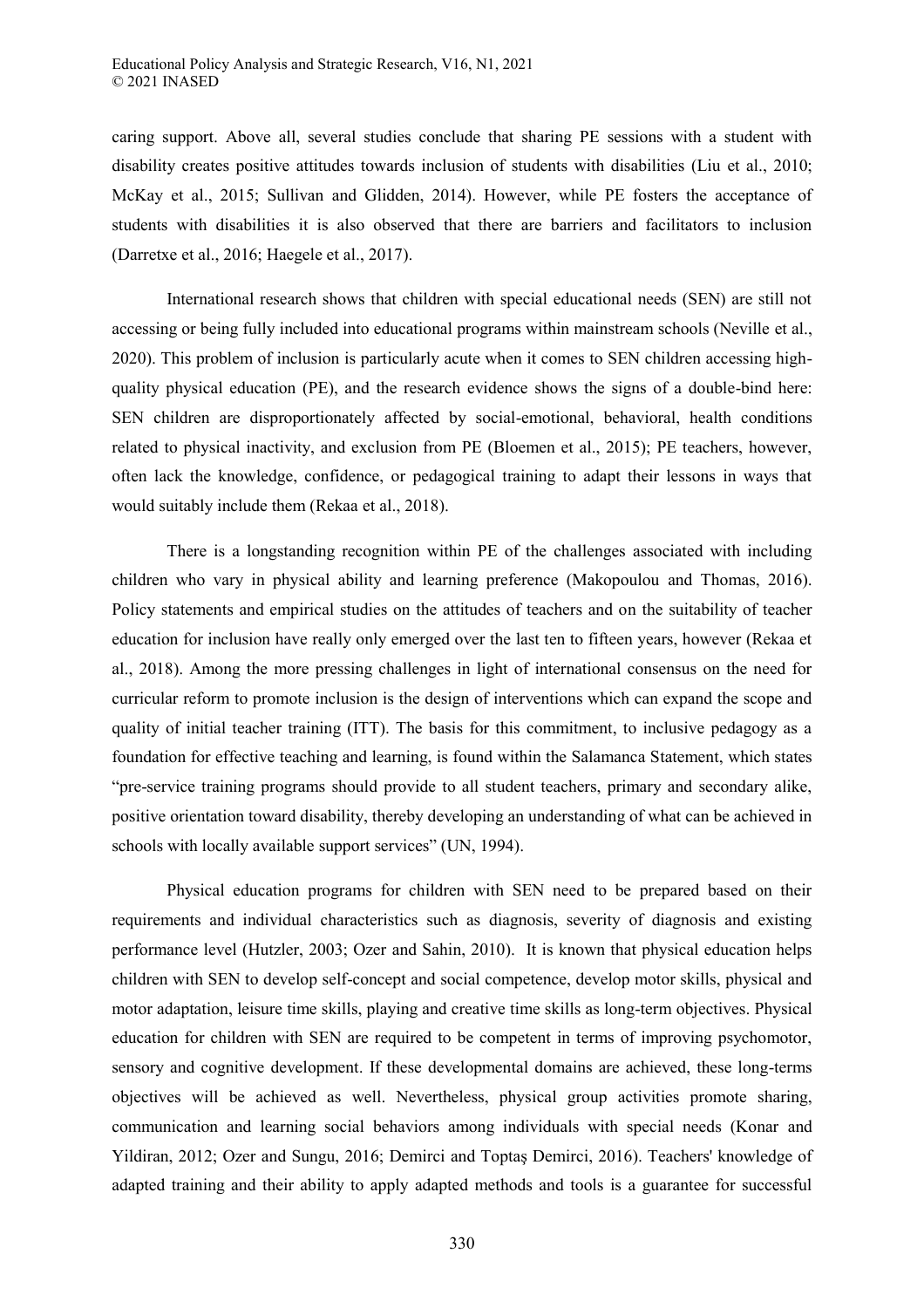socialization of children with various deficits and enabling these children to cope with the requirements of the curricula of the different disciplines. Special attention should be paid to adapted physical education and sports classes. In their totality, they provide children with the opportunity to increase their physical development, improve their physical capacity and develop valuable skills that will be needed both in their training and in their next years of life.

### **Research Questions**

This research aims to identify the impact of physical education and sports on the physical capacity of children with special education needs and to outline the main directions for the learning process in secondary schools.

1.What are the opinions of PE-teachers' about inclusive education?

2. Is there a difference between the physical fitness of the students who need and do not need special education between the ages of 11-14?

3. Conducting a sports and pedagogical experiment to determine the effect of physical education and sports lesson in secondary education on the physical capacity of children with and without special education needs.

4. Comparative analysis of physical capacity in children without and with special educational needs

5. Characteristics of physical capacity in children with different specific deficits

6. Evaluation of the effectiveness of physical education and sports training at the end of the experiment period for boys and girls with and without special education needs.

# **Method**

# **Research Design and Participants**

Totally, 67 students region Kars in the of Turkey from 22 secondary education school participated in this study. They divided into groups according to their gender and health status; children with normal physical and mental development (24 boys, 18 girls; control group) and children with special education needs (15 boys, 10 girls; experimental group). Children with special needs are taught along with children without health problems in the form of so-called inclusive education. All procedures were in accordance to the Helsinki Declaration regarding Human research. Informed consent to participate was collected from of (67) students, and (99) their teacher. Ethical approval was obtained from the research committee of the research university. The group of students with special educational needs were diagnosed with hearing impairment, visual (sensory) impairment, movement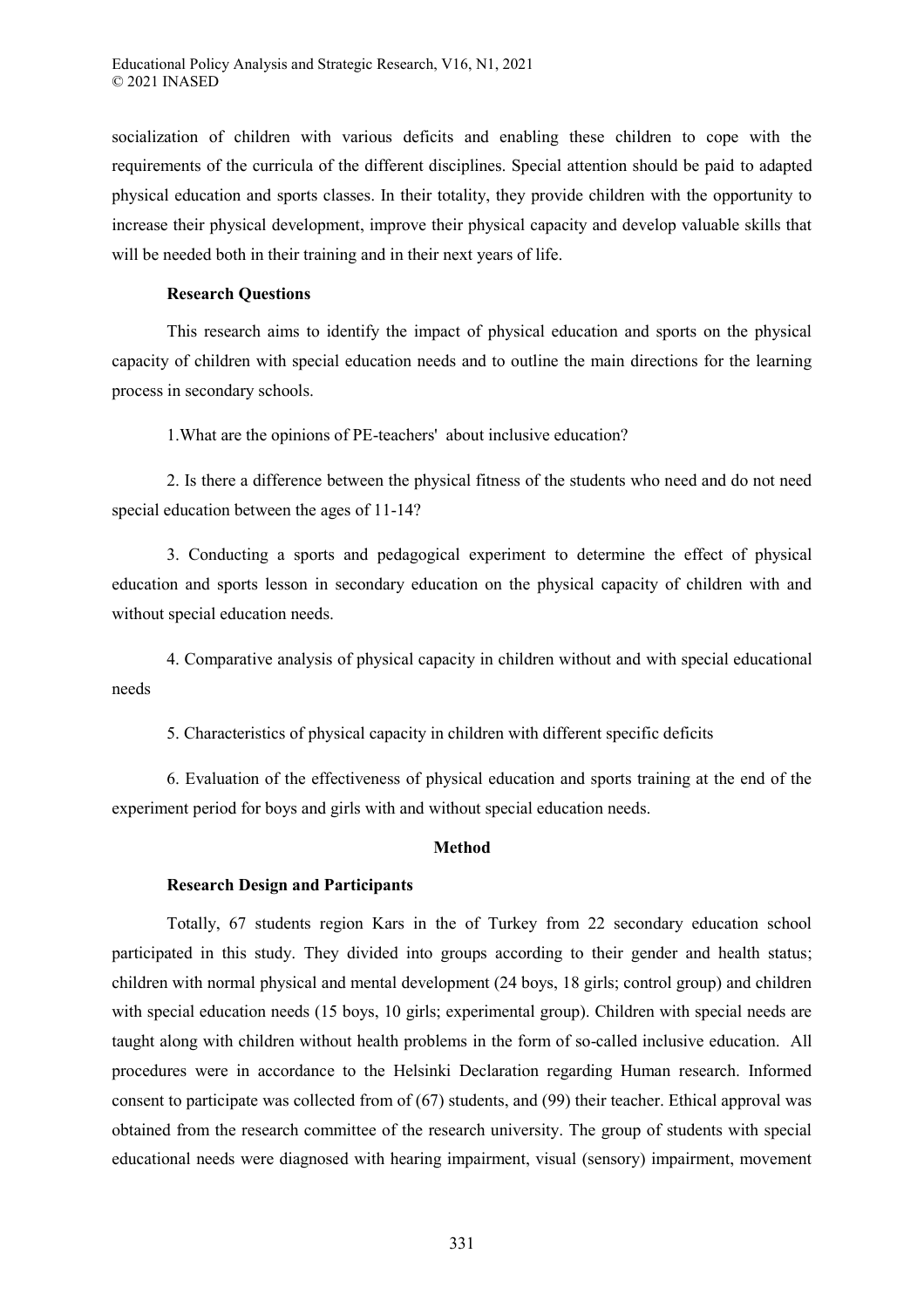impairmen or cognitive impairment a combination of one or more disabilities. A detailed feature of the disability of these children is presented in Table 1.

| Feature of the disability of<br>children | Gender | N              | Age<br>Range | Impairment                                   | Level of Impairment                                                    |  |
|------------------------------------------|--------|----------------|--------------|----------------------------------------------|------------------------------------------------------------------------|--|
|                                          | Female | $\mathfrak{D}$ | 12           |                                              | Moderate (41-55Db) -                                                   |  |
| Hearing impairment                       | Male   | 4              | $13 - 14$    |                                              | Moderate Heavy (56-70 Db)<br>Moderate (41-55 Db) - Deep<br>$($ <90 Db) |  |
| Visual impairment                        | Female | 3              | 12           |                                              | $\frac{0}{650}$ - %70                                                  |  |
|                                          | Male   | 5              | $12 - 14$    |                                              | $\%50 - \%90$                                                          |  |
| Movement impairment                      | Female |                | 11           | Amelia                                       | Upper left limb                                                        |  |
|                                          | Male   |                | 13           | Fokomelia                                    | Upper left limb (up to elbow)                                          |  |
| Cognitive impairment                     | Female | 4              | $11 - 13$    | Dyslexia -<br><b>ADHD - NLD</b><br>Dyspraxia | Mixed - Combined type -<br>Motor                                       |  |
|                                          | Male   | 5              | $11 - 13$    | Dyslexia -<br><b>ADHD</b>                    | Dysphonemic - Mixed -<br>Hyperactive-impulse type                      |  |

**Table 1.** A Detailed Feature of The Disability of These Children Is Presented

Attention Deficit Hyperactivity Disorder (ADHD) , Nonverbal learning disorder (NLD)

# **Data Collection**

The height, weight and Body Mass Index (BMI) of children a standard methodology and for measuring the strength of upper limbsa a manual dynamometer was used. Test battery were used to determine the physical capacities of children. Regarding inclusive education, questionnaires from physical education teachers ( $n = 99$ ) were collected.

# **Teacher Questionnaires**

A questionnaire developed by a researcher about Curriculum, Problems of Teaching, Material, Attitude of The School Management, Inclusive Education, Pedagogical Staff (teacher training) was conducted with the teachers who participated in the survey. The questionnaire includes 55 questions. The selection, content and ordering of the questions within it is consistent with the purpose and objectives of the study. The questions are answered by a 5-step scale of the likert type, where 1 is "always" and 5 - "never". Questions 1, 34, 42, 47, 48 and 49 are reversed (the rating scale is reversed) (Table 2). Expert opinions were consulted to ensure the appearance and content validity for the draft, the necessary corrections were made and the survey was finalized. The validity and reliability analyzes of the data collection tool were made; Internal consistency coefficient (Cronbach Alpha Coefficient) was calculated as  $\alpha = 0.86$ .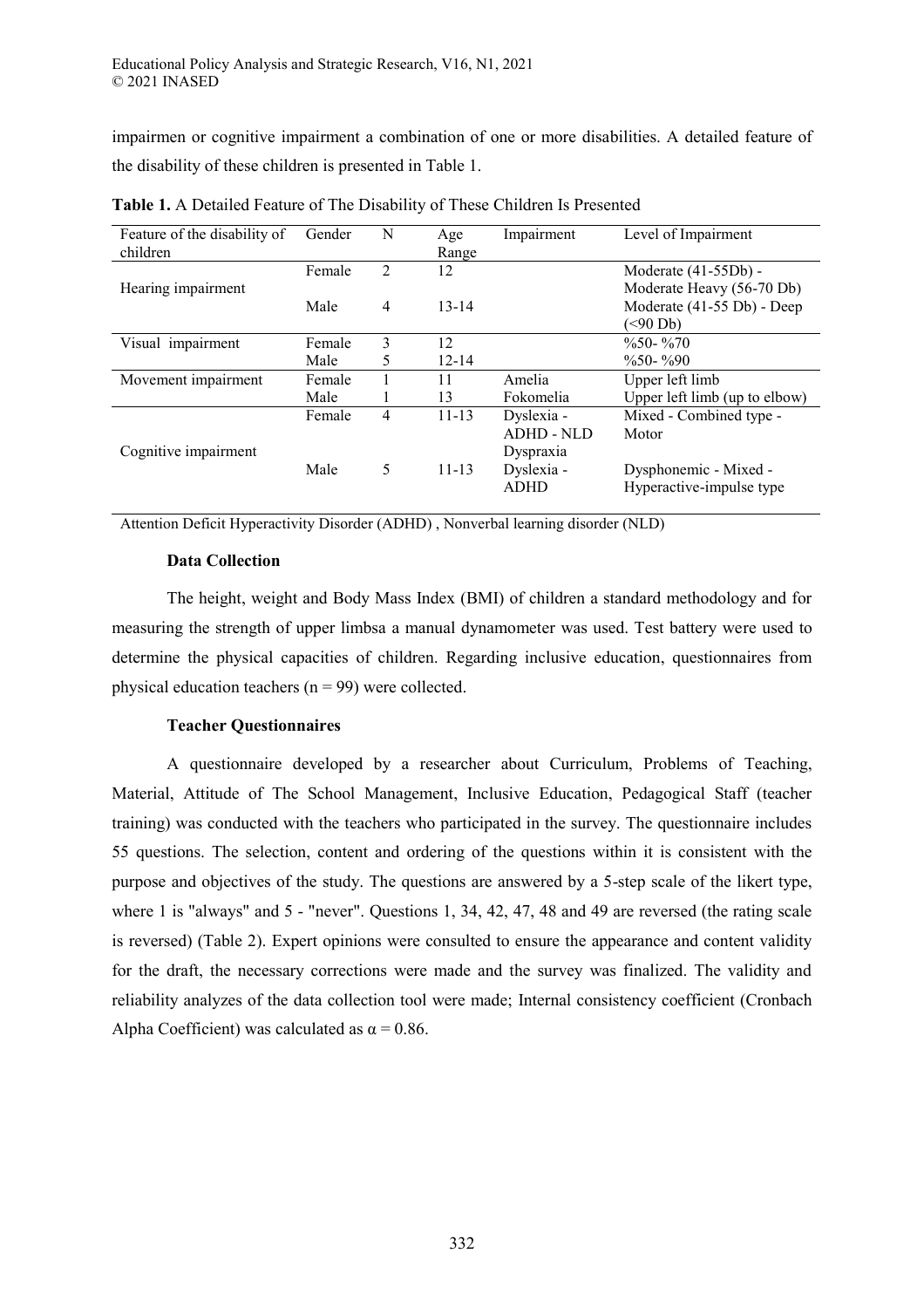| Index                  | N  | Items                                                                    |
|------------------------|----|--------------------------------------------------------------------------|
|                        |    | Content and the expected results from the implementation of the          |
| Curriculum             | 10 | curriculum on which the teachers of physical education in the secondary  |
|                        |    | schools are currently working.                                           |
| Problems of Teaching   | 16 | Teacher's their professional qualifications on issues related to working |
|                        |    | with disabled children.                                                  |
| Material and Technical | 4  | Problems related to the material and technical provision of the physical |
| Provision              |    | education and sports education                                           |
| Attitude of The School |    | Attitude of the school management to the problems of the physical        |
| Management             | 8  | education and sport education of the children with special education     |
|                        |    | needs                                                                    |
| Inclusive Education    | 11 | Issues related to inclusive education in physical education and sports   |
| Pedagogical Staff      | 6  | Problems related to the development of pedagogical of staff              |

÷

**Table 2.** The Scale of Assessment of Pe-Teachers' Opinions About İnclusive Education

# **Anthropometry**

For measuring the height and weight of children (indicators 1 and 2 - Table 3). A standard methodology is applied (Sunny, P. et al., 1998). the so-called " Body Mass Index (BMI), BMI = Weight (kg) / Height (m)<sup>2</sup>.

# **Dynamometer**

For measuring the strength of upper limbs (both comfortable and inconvenient) indicators 5 and 6 (Table 3). A manual dynamometer was used. A standard methodology is applied.

# **Sports-Pedagogical Testing**

To check the effectiveness of the training and inclusive education, physical education and sports in elementary school. The participants in the experimental (children with special needs) and the control (children without health changes) groups were given a sports-pedagogical test (twice) of 6 physical fitness tests, adequate for the studied age group (11-14 years old) - indicators 4 and from 7 to 11 (Table 3).

| No | Indicators                               | Measuring | Accuracy Of | Growth    |
|----|------------------------------------------|-----------|-------------|-----------|
|    |                                          | Units     | Measurement | Direction |
|    | Growth                                   | cm        | 1,0         |           |
|    | Weight                                   | kg        | 0,1         |           |
|    | Body Mass Index (BMI)                    | kg/m2     | 0.01        |           |
|    | Sprint 20 m                              | S         | 0.01        |           |
|    | Hand Dynamometer - convenient upper limb | kg        | 0,1         |           |
| 6  | Dynamometry - Inconvenient upper limb    | kg        | 0,1         |           |
|    | Throwing a thick ball                    | m         | 0,05        |           |
|    | Jumping to length                        | cm        | 1,0         |           |
|    | Crunches                                 | number    | 1,0         |           |
| 10 | Running 400 m                            | s         | 0,01        |           |
|    | Depth of inclination                     | cm        | 1,0         |           |

**Table 3.** A List of The Physical Development and Physical Disability İncluded in The Test Battery Used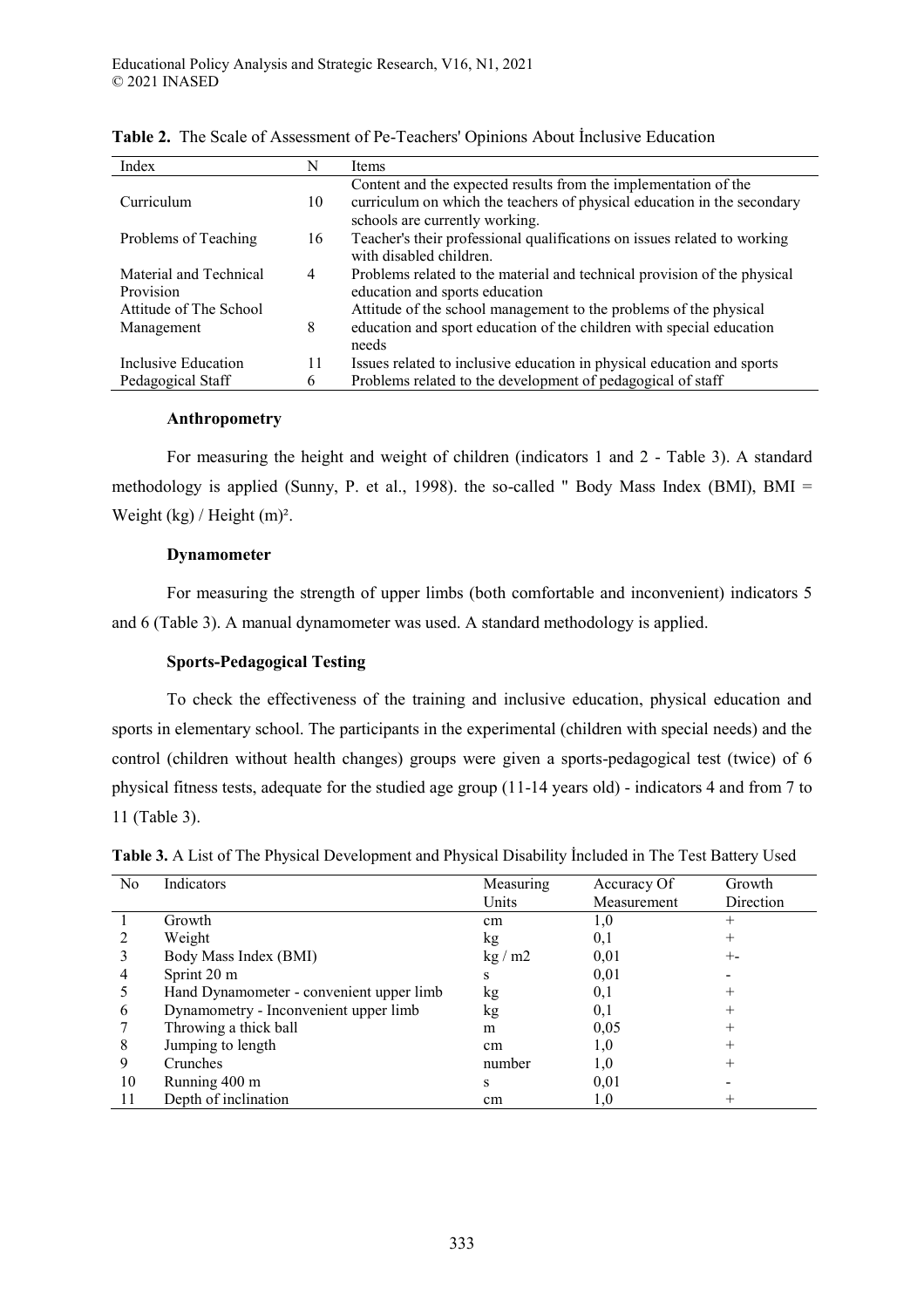#### **Description of Physical Disability Indicators**

**Test 4. Sprint 20 m**: From starting position, a high start is run at a maximum speed of 20 m. It goes after a whistle signal. Each participant ran the distance twice. The better achievement is reported, with an accuracy of 0.01 s.

**Test 7. Throwing a thick ball**: Standing - Starting from a standing position, throwing a thick ball with two hands over the head. Measure the distance from the starting line to the point where the ball touches the floor at the drop, accurate to 0.05 m. Two attempts are made. Better achievement is reported.

**Test 8. Jumping to length**: From the starting position, stand with your hands forward (the feet are slightly loosely aligned) with a squeeze combined with a hand retraction from down to the back, followed by a backlash with the arms and a two-leg rebound, with a stride landing as far as possible. The distance from the starting line to the last mark left by the jumper's feet is read, to the nearest 1.0 cm. Two attempts are made, respecting the better achievement.

**Test 9. Abdominal presses:** Starting position with a knee bent at an angle of 90 °. The arms are folded in the elbow joints, with the elbows being taken away and the palms on the back. It works in pairs. The partner is squatting and for stability holds the feet in the ankles. Retract and tilt forward with the forehead to touch the knees. Between the chin and the chest all the time should be one fist away. Count the correctly executed abdominal presses for 30 seconds.

**Test 10. Running 400 m**: From a starting position, a high start, after a signal, runs a distance of 400 m. The running time of the five series is counted, accurate to 0.01 s.

**Test 11. Depth of the inclination**: Starting position seating with hands forward, knees tightened. The soles folded into the ankle joints at right angles are resting against the broad part of a Swedish chair lying down. It is tilted forward, with the fingers aiming to touch the stool and pass as far as possible from the toes. The end position lasts for about 3 seconds. The depth of inclination is accurately measured to 1.0 cm on a special scale scaled (1 cm) in both directions (positive - from 100 cm upwards when the fingers pass from the far side of the feet and negative - 100 cm down when the fingers do not reach the bench).

# **Sports and Pedagogical Experiment**

To verify the effectiveness of the current teaching methodology for physical education and sports training in the secondary schools of Turkey and its impact on the physical capacity of children with special needs. During the experiment, our role as a pedagogue was related to provoking children to participate actively in the classroom, adapting the assignments according to their physical and mental abilities.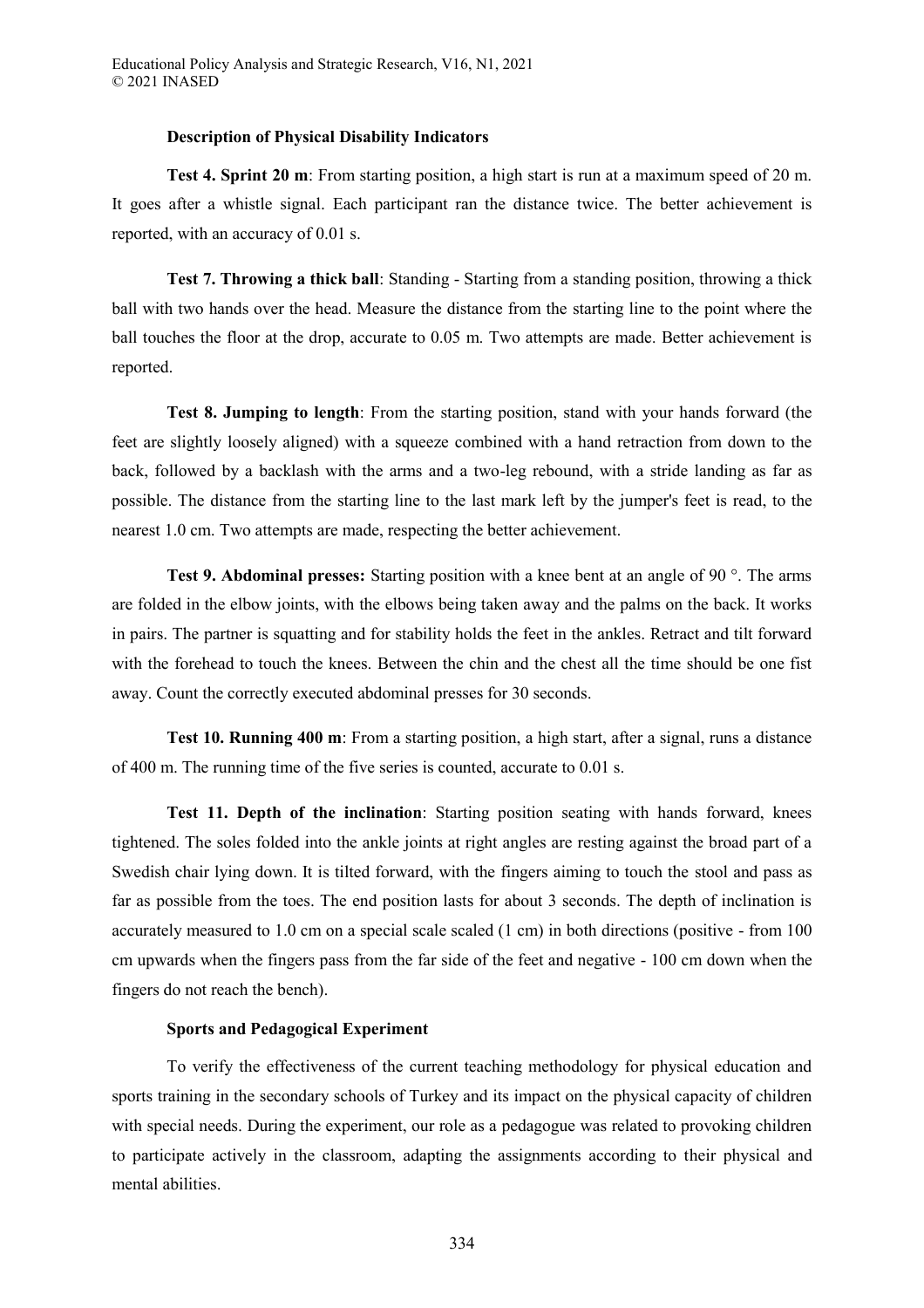**Adaptation of the activities for children with hearing impairments was ensured by:**  creating routine habits for the classes, building a communication strategy in class, combining verbal and nonverbal signs to explain exercises and assignments, which is introduced and applied by the pedagogue but is also used by all children (with and without disabilities); maintaining during the exercises of continuous eye contact with children with problems; use in explaining appropriate graphical images; the predominant use of the demonstration method.

**Adaptation of the activities for children with visual impairments was ensured by:** providing an adequate amount of light in the salon; the use of a separate part of the school salon so that the visually impaired pupil can become familiar with and become more accustomed to the environment; continuous maintenance of verbal contact; slow and clear instruction from the educator, detailed description of the exercise, understandable explanation of the movements and execution of the same in parts (eg if the instruction requires a left hand lift, use the touch of the left hand of the child).

**When working with children with motor problems** the lessons were adapted according to the possibilities of the particular students. The goal was that, when performing the exercises, the respective pupils could be presented with equal or even better results than their classmates. The tasks we set up required the use of coarse rather than fine moves.

**Adaptation of activities for children with cognitive problems** is extremely difficult. Therefore, the adaptation of tasks in this case consisted in placing the assignments in parts (the movements were disassembled for the purposes of learning and subsequently merged), involving more coordination exercises and exercises that improved the equilibrium of the students.

# **Statistical Analysis**

Alternative analysis - to determine the relative percentages (in%) of the growth rates of the observed signs in each of the test populations for the time of the experiment. Significant increases in adherence are assumed, where the percentage difference is higher than 10-11%.

Variation analysis - to reveal the mean levels and variability of each of the tested signs in each of the groups involved in the experiment both at the beginning and at the end of the sportpedagogical experiment. In determining the homogeneity of the observed sets, the rules of the sports statistics were adopted, according to which, at values of the coefficient of variation V: lower than 10% - the relevant indicator is stable and the population surveyed is homogeneous in relation to the attribute for which this indicator carries information; between 10% and 30% - the indicator is relatively stable and the population surveyed is relatively homogeneous; over 30% - the indicator is unstable and the surveyed population is inhomogeneous.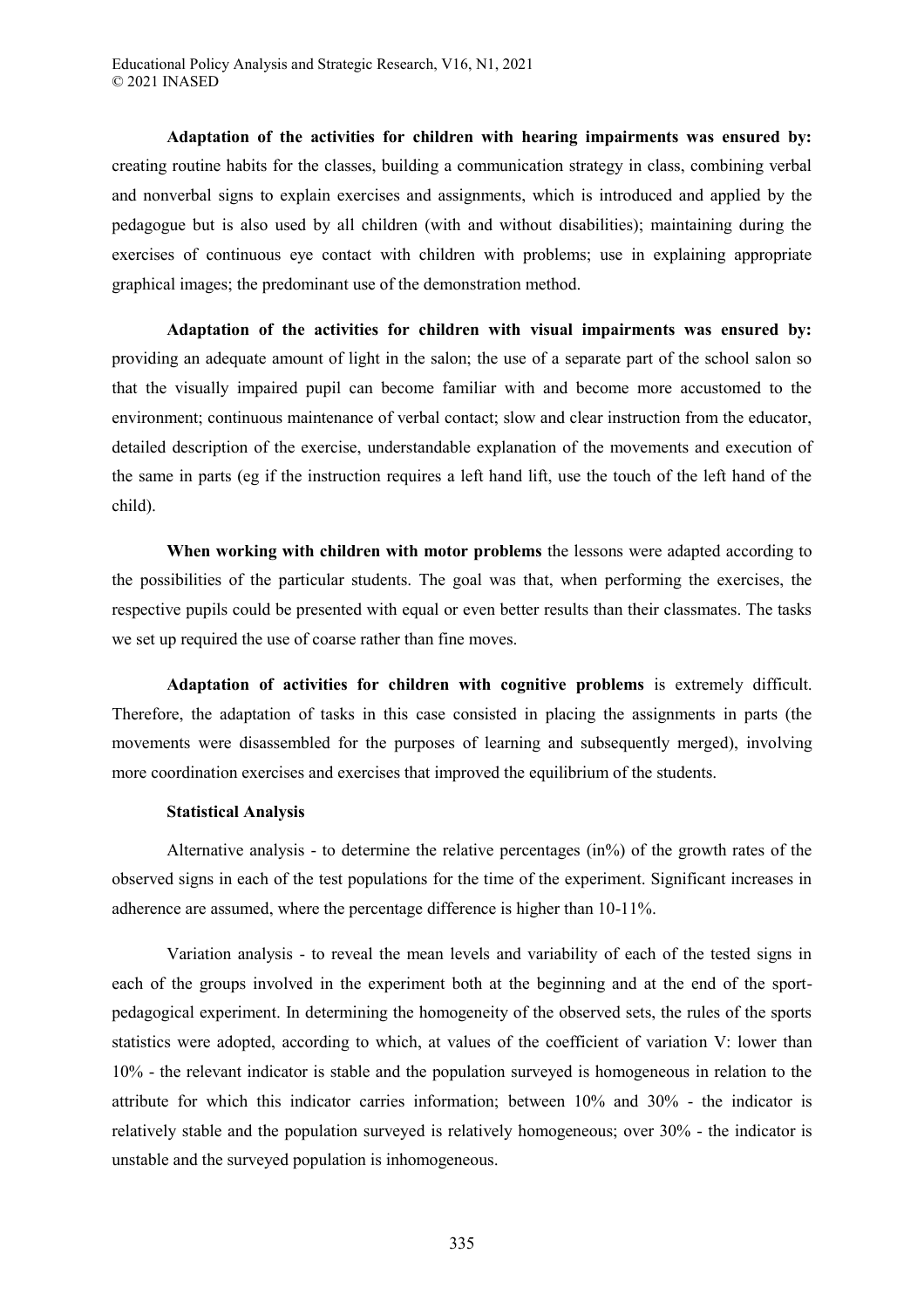Hypothesis check (using Student's comparative t-criterion) to prove or reject the zero hypothesis about the significance of the differences between the mean levels of the studied sets. Tcriterion values for dependent (baseline and final data for the same population) and independent (experimental and control groups as well as boys-girls) samples were calculated. Critical values tat (ttabl) for both dependent and independent samples, with a high level of confidence (Pt  $\geq$  95%), are determined by a special table (Broglie et al., 1990 ).

Method of sigma deviations - for quantification of the status of the measured signs. Based on the average levels for the whole study population, the T scores of each of the experimental subgroups formed by children with different specific deficits (auditory, visual, cognitive) were calculated for the boys and girls. The (Tsarova, R., 2013) assessments are normalized, we are presented in a 50-point point system, which allows us to compare the achievements of differently measured tests and indicators (measured in s, cm, kg, number, etc.). The following formula is used: Tij =  $10$ . Zij +  $25$ 

As can be seen, the T score is actually a transformed Z-score, which in turn is obtained by centering the median achievement (Hij) of each of the special groups studied, on the average score of the corresponding test j for the whole set  $(X<sub>j</sub>)$  and normalizing the difference obtained (Hij - Hj), regarding the standard deviation of the whole set (Sj), ie.

 $X$ ij –  $X$ j  $Z<sub>ij</sub> =$ Sj

The average level of the whole set corresponds to 25 points.

In cases where a lower result score for a given test corresponds to a higher quality (for example, a run time), the evaluation scale is reversed. In this case, estimates of 2 of the surveyed indicators (4th and 10th, respectively, "sprint 20m" and "running 400m") were calculated in this way. Cronbach alpha coefficient - to determine the weight of the responses received to the questions from the survey conducted. The critical value of  $\alpha = 0.86$ .

#### **Results**

#### **PE-Teachers' Opinions about Inclusive Education**

The results of the study showed that the vast majority of teachers surveyed were not open enough to work with children with disabilities in the physical education and sports curriculum. It was determined that the professional qualifications of teachers should be improved and the materials used in the lessons were insufficient. While the school management supports inclusive education; Most teachers are not subjected to in-service training. Given the problems associated with the pedagogical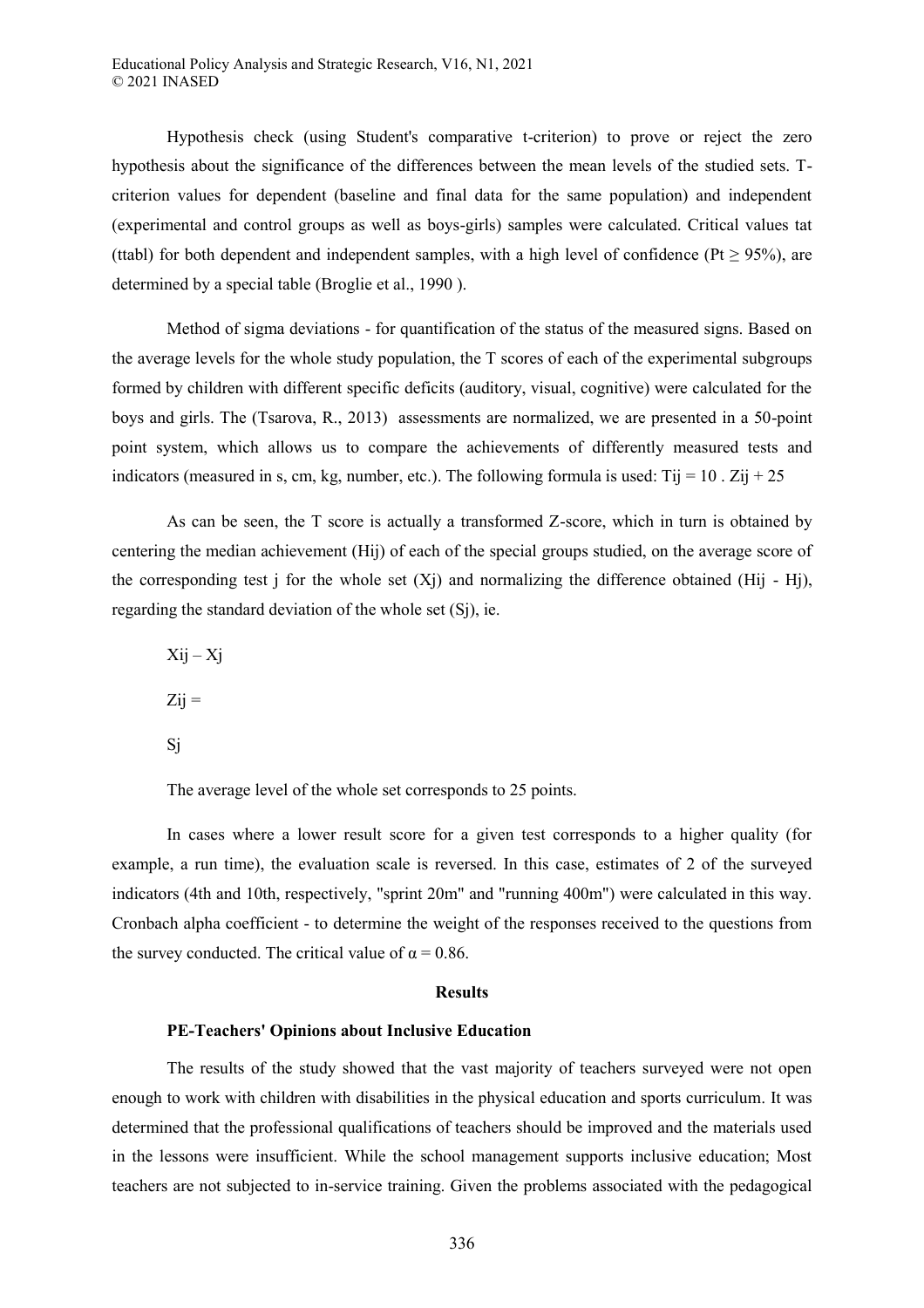development of staff, it was determined that university education was not sufficient to prepare them to work with children with disabilities.

# **Average values and variance of signs of physical disability at the beginning of the sportpedagogical experiment:**

# **Values of obesity rates of boys and girls without and with special educational needs between the ages of 11-14**

Appear to have normal body weight (%62,50) of the male group who did not need special education at the beginning of the observed period (BMI: 19.40 kg / m2). It is seen that 12.50% of healthy boys are weak and 25% are overweight (Fig. 1-A). while in the group of children with special needs, the relative share of the children in this area is only 6.67% (Fig. 1-B).

The same is true of weight, but both are in the normal body area (BMI is  $19.92 \text{ kg} / \text{m2}$  in girls and 19.40 kg / m2 in boys respectively). The analysis in Fig. 1-C shows that at the beginning of the experimental period, the proportion of girls with normal body weight was 83.33%, while 16.67% are overweight (Fig. 1-C). The analysis in Fig. 1-D shows that 80% of the children girls who need special education in this population have normal body weight but the remaining 20% are overweight.



**Fig 1.** Relative values of obesity rates of boys and girls without and with special educational needs at the beginning of the experimental period. (Fig. 1-A: boys without special educational needs; Fig. 1-B: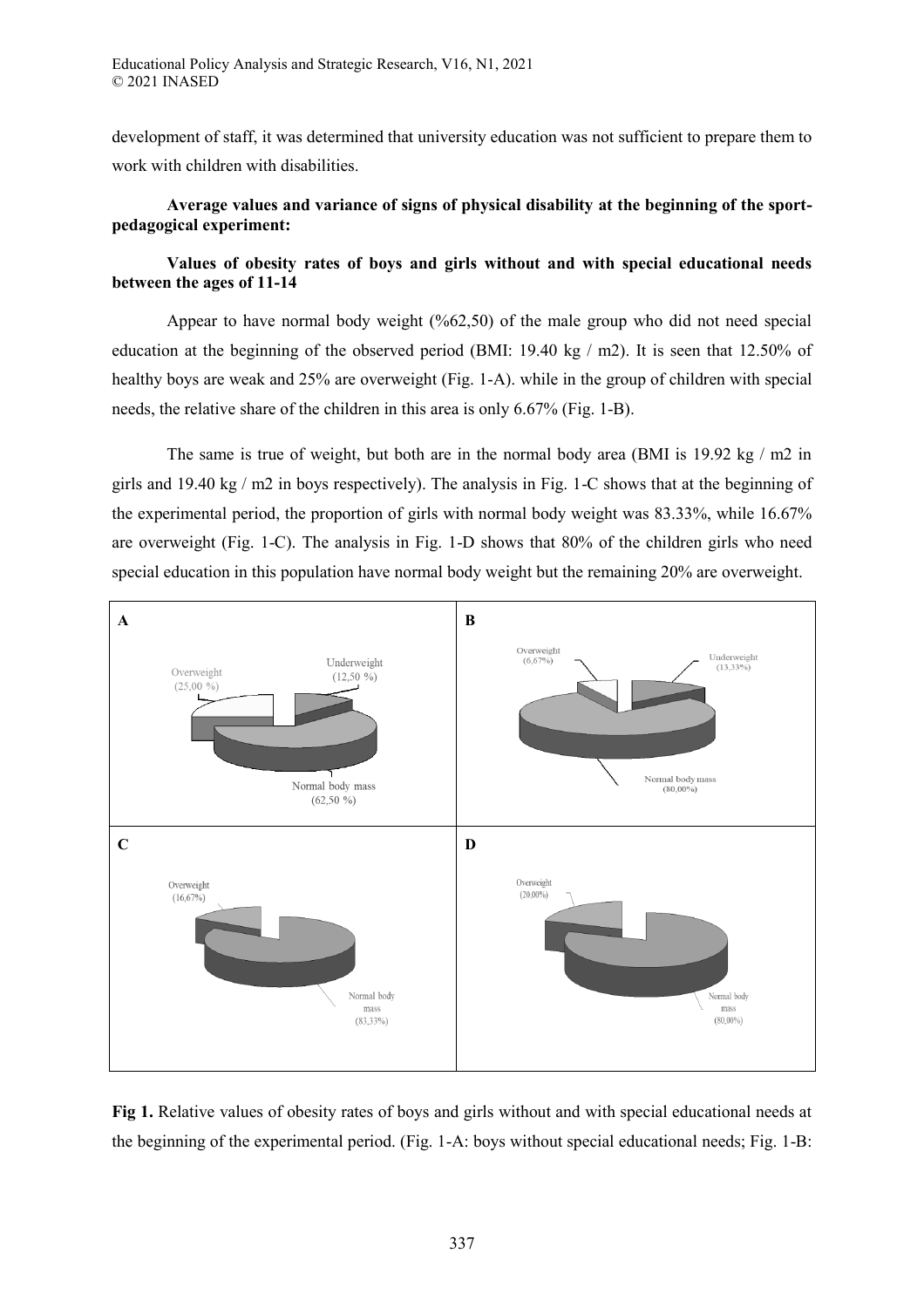boys with special educational needs; Fig. 1-C: girls without special educational needs; Fig. 1-D: girls with special educational needs).

# **Change in physical capacity characteristics of boys and girls without and with special educational needs between the ages of 11-14**

The analysis of Fig. 2-A shows that; the height of the boys is between 139.60 cm (X1min) and 162.80 cm (Xmax), the weight is between 32.60 kg (X2min) and 56.40 kg (X2mAh) This naturally reflects on the coefficient of variation V. The figure shows that; the V values are between 4.34% and 20.50%. The lowest (below 10%) is the coefficients of variation at indicators 1, 8 and 11 (corresponding to 4.34%, 6.51% and 6.06%). For the other indicators, V values ranged from 12.49% (for index 3 - body mass index) and 20.50% (for indicator 9 - abdominal presses).

Fig. 2-B shows that; boys with special educational needs; р the height of the boys included  $(V1 = 5.07\%)$ ; spine flexibility  $(V11 = 5.33\%)$ ; the degree of body protection  $(V3 = 9.15\%)$ , and the level of explosive force development of the lower limbs in muscular effort in the horizontal plane (V8  $= 9.77\%$ ). Relative homogeneity is observed with respect to: static force of the comfortable upper limb (V5 = 12.60%); body weight (V2 = 13.12%); boys' sprint capabilities (V4 = 16.20%); speed endurance (V10 = 25.92%); the explosive force of the abdominal musculature (V9 = 29.19%). At the same time, as shown in Fig. 2-B, 6th and 7th indices, respectively, "manual inconvenient upper limb dynamometry" and "ball-throw" respectively, coefficients of variation are higher than 30%.

Fig. 2-C as it can be seen, girls without special educational needs; the values of the coefficient of variation are in the range of 10 to 30%, this is a proof of the relative homogeneity. Here too, the studied population is homogeneous in terms of body length (index 1 "height",  $V1 = 4.43\%$ ), flexibility (index 11 "depth of inclination",  $V11 = 4.70\%$ ) and explosive force of the lower limbs in muscular effort in the horizontal plane (indicator 8 "leap length",  $V8 = 5,10\%$ ).

The examination of the variability of the studied signs of physical capacity (Fig. 2-D) shows that; at the beginning of the experimental period the group of girls with special needs was homogeneous in terms of the growth and flexibility of the children included in it ( $V1 = 3,39\%$  and  $V11 = 4.75\%$ ). Unhomogeneity is observed with respect to the level of development of both the upper limb explosive force (index 7,  $V7 = 39.81\%$ ) and the static force of the awkward upper limb (indicator 6,  $V6 = 37.69\%$ ).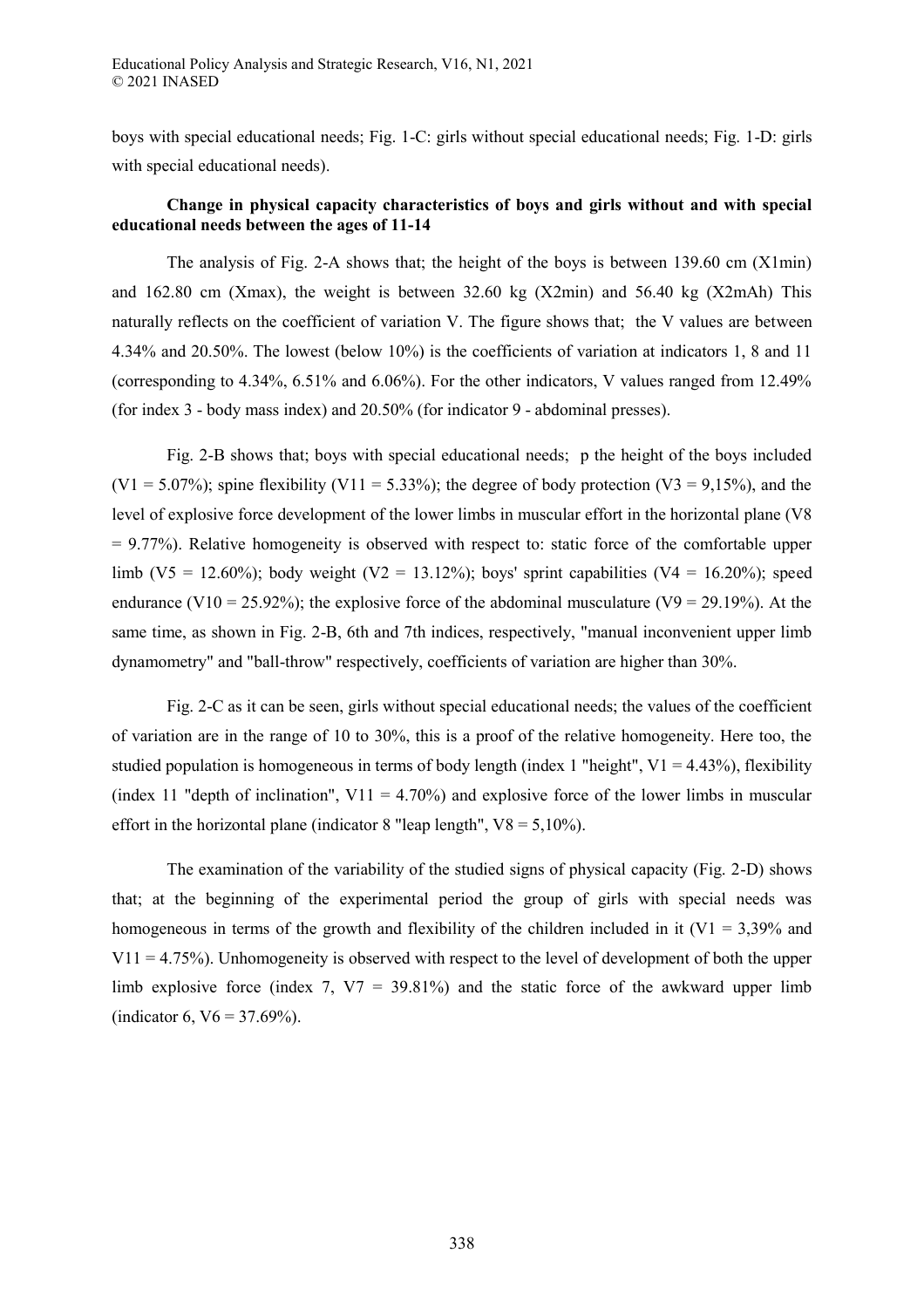

**Fig 2**. Fig 2. Average values and change in physical capacity characteristics of boys and girls without and with special educational needs at the beginning of the experimental period. (Fig. 2-A: boys without special educational needs; Fig. 2-B: boys with special educational needs; Fig. 2-C: girls without special educational needs; Fig. 2-D: girls with special educational needs).

# **Comparative analysis of the signs of physical capacity in children without and with special educational needs**

The analysis made so far has shown that there are some differences between the average levels of physical fitness in the groups of boys and girls without and with special needs. The analysis of the shows that the group of boys with special needs has a lower level of development of all indicators of physical capacity, but not in terms of anthropometric signs (Fig. 3-A boys). The comparative analysis of girls' results (Fig. 3-B girls) also shows that there are larger or smaller differences between the mean levels of the physical signs studied, but unlike the boys, healthy girls here have all the advantages.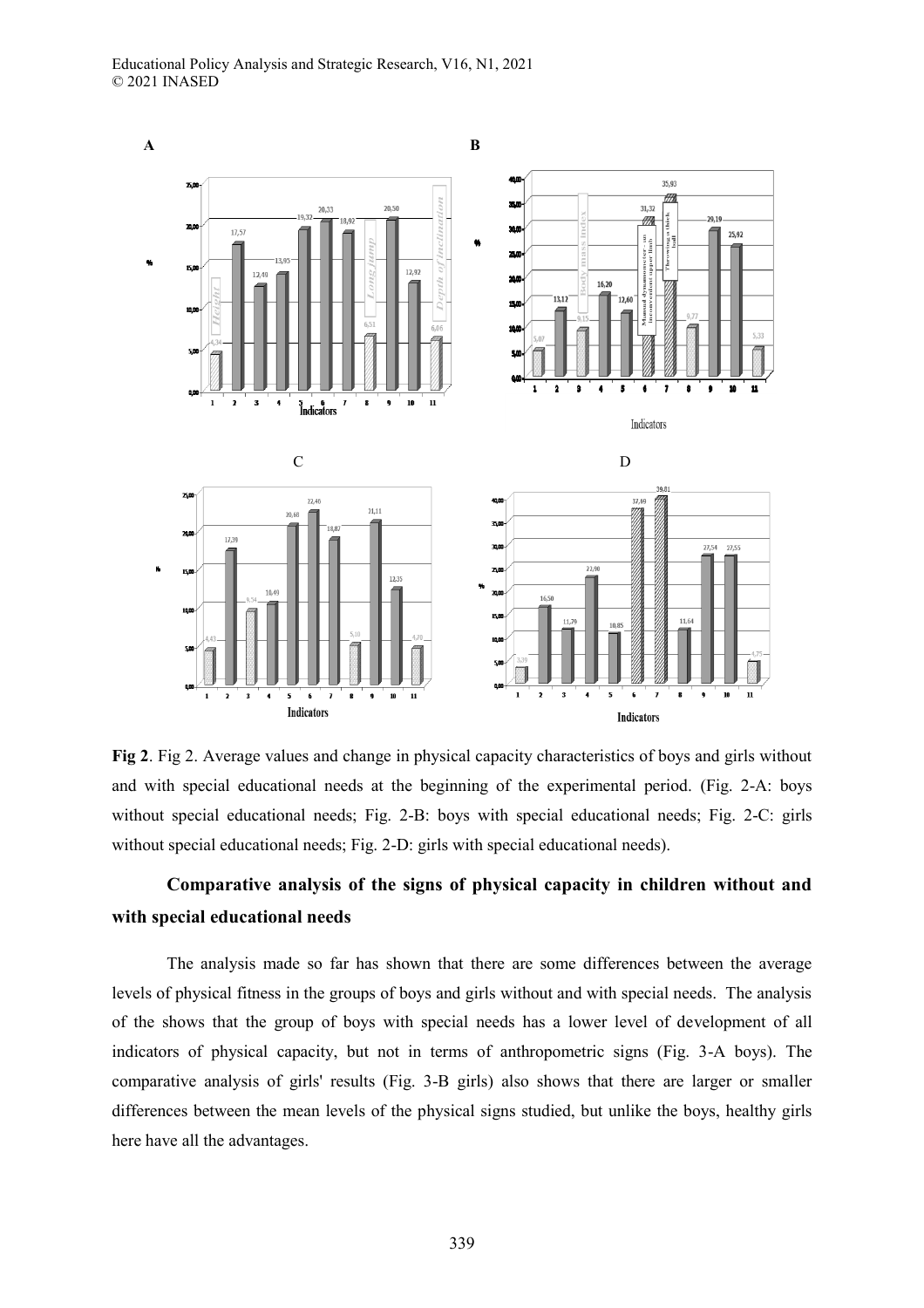

**Fig 3.** Comparative analysis of average levels of physical capacity signs at the beginning of the experimental period (Fig. 3-A boys; Fig. 3-B girls).

It can be seen that; the t-criterion values for the majority of the observed signs are lower than the critical value (ttabl  $= 2.02$ ). This gives reason to believe that the advantage of healthy boys in terms of indicators 3, 5, 6, 7, 8, 9 and 11 is insignificant and can be explained by accidental causes. Speed and sprint abilities (indicator 4,  $t4 = 5.56$ ) and speed endurance (indicator 10,  $t10 = 4.64$ ). At the same time, the group of boys with special needs has a significantly low growth rate (indicator 1, t1  $= 3.17$ ) (Fig. 4-A).

Fig. 4-B (girls) shows that; in 7 of the studied features the advantage of the first group is insignificant. Proof of this is t-criterion values that are lower than the critical (ttabl  $= 2.07$ ) and move between 0.88 and 1.85. The same can not be said for indicators 4, 6, 7 and 10. Also, the static force of the awkward upper limb (t6 = 2,29); Explosive force of upper limbs (t7 = 2.57); the speed of the girls  $(t4 = 2.95)$ , and speed-strength endurance  $(t10 = 3.02)$ .



**Fig 4.** Significances of diferences between the average levels of the investigated signs at the beginning of the experimental period (Fig. 4-A boys; Fig. 4-B girls).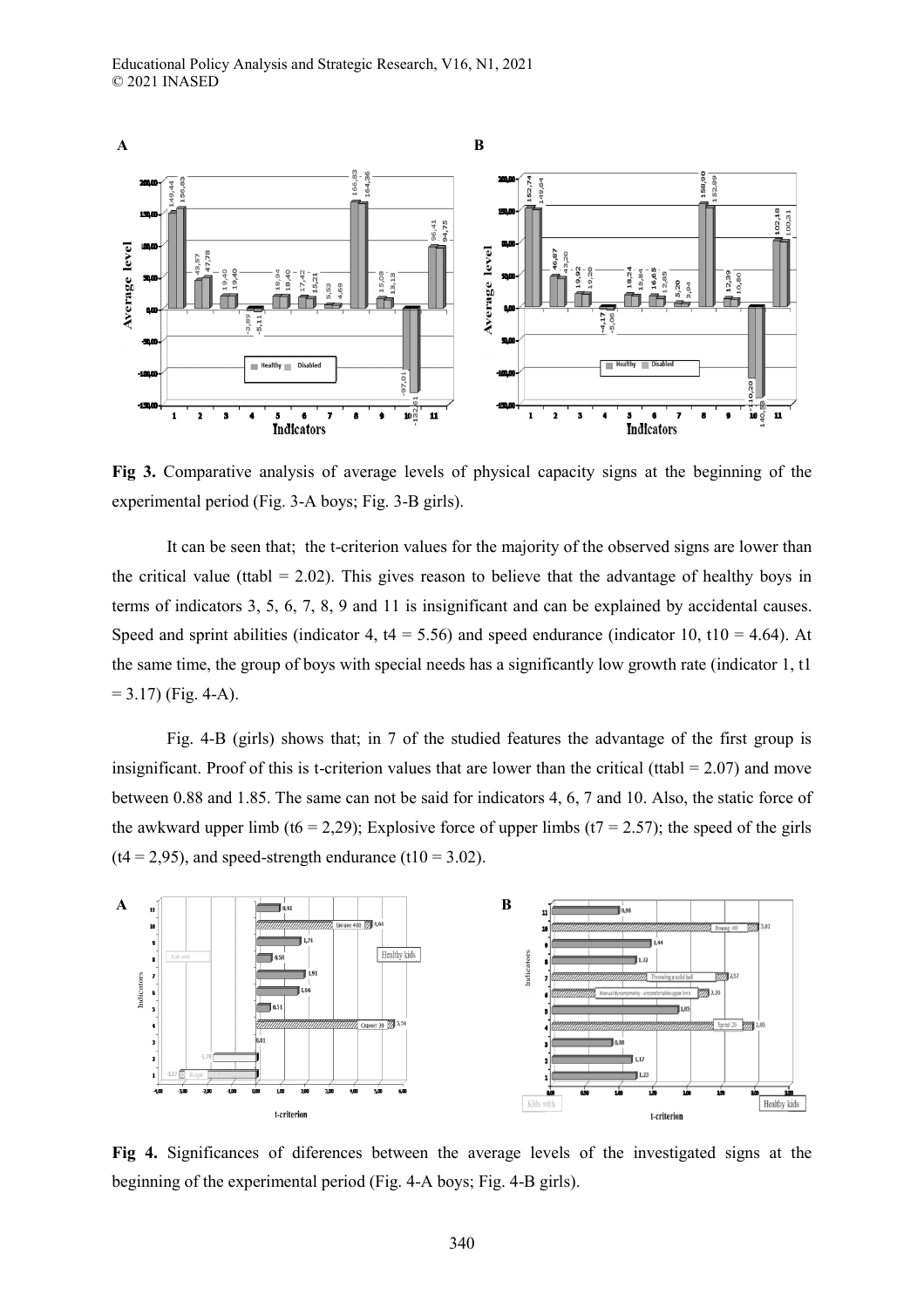### **Characteristics of physical capacity in children with different specific deficits**

The analysis in Fig. 5-A shows that; boys with visual impairments have better developed sprint capabilities and are slightly more flexible. However, for indicator 1, the value of t is 0.63, which gives reason for the boys' height to be assumed to be a true zero hypothesis. The Fig. 5-A also shows that; as already noted, boys with hearing problems have the advantage of six of the physical signs. However, the values of the comparative criterion give reason to believe that their advantage is insignificant in terms of: the static force of the upper limbs (both comfortable and inconvenient  $- t =$ 0.46 and t6 = 0.36); the explosive force of the lower limbs in muscular effort in the horizontal plane (t8 = 0.78); speed endurance (t10 = 1.00), and the explosive force of the abdominal muscles (t9 = 1.33).

The comparative analysis of boys with cognitive and hearing problems (Fig. 5-B) shows that; the boys of the first set have higher developed: mobility of the spine (indicator 11,  $t11 = 2.05$ ); explosive force of the abdominal musculature (index 9,  $t9 = 1.26$ ); sprint options (metric 4,  $t4 = 0.89$ ); speed endurance (indicator 10, t10 = 0.46); higher index of security (indicator 3, t3 = 1.20). But, as can be seen from (Fig. 5-B), for the other studied features is to the benefit of boys with hearing impairment. Observed advantage is significant only in relation to: the explosive force of the upper limbs (index 7, t7 = 6,20) and static force of the upper limbs (indicators 5 and 6, t5 = 3,72 and t6 = 3,31).

The comparative analysis of the boys with cognitive and visual problems (Fig. 5-C) shows that; here both groups have the advantage of half of the tested signs and weaker results on the other half. The advantage of children with cognitive problems refers to the aforementioned explosive force of the abdominal muscles, the speed of stamina and the mobility of the vertebral column, which they are superior to the group of boys with hearing impairment. Additionally, here, instead of speed and degree of protection, there is an advantage over the blast strength of the upper limbs (index 7,  $t7 =$ 1,14) and the explosive force of the lower limbs in muscular effort in the horizontal plane (indicator 8,  $t8 = 0.82$ ). As can be seen from (Fig. 5-C), however, the only driving quality that boys with cognitive problems are significant compared to boys with visual problems is the blast of abdominal muscles. For the remaining indicators, there is a group of boys with visual problems, but with a high probability of assurance, it can be argued that this advantage is significant only in terms of the physical development: height (indicator 1, t1 = 2.32); weight (index 2, t2 = 3,15) and BMI index, t3 = 2.50).

However, t-criterion values are not large enough, which means that the advantage of visually impaired girls with respect to physical development indicators is insignificant. Similar dependence is also observed with respect to indicators 4 and 5, 20 m sprint and "hand-held dynamometer -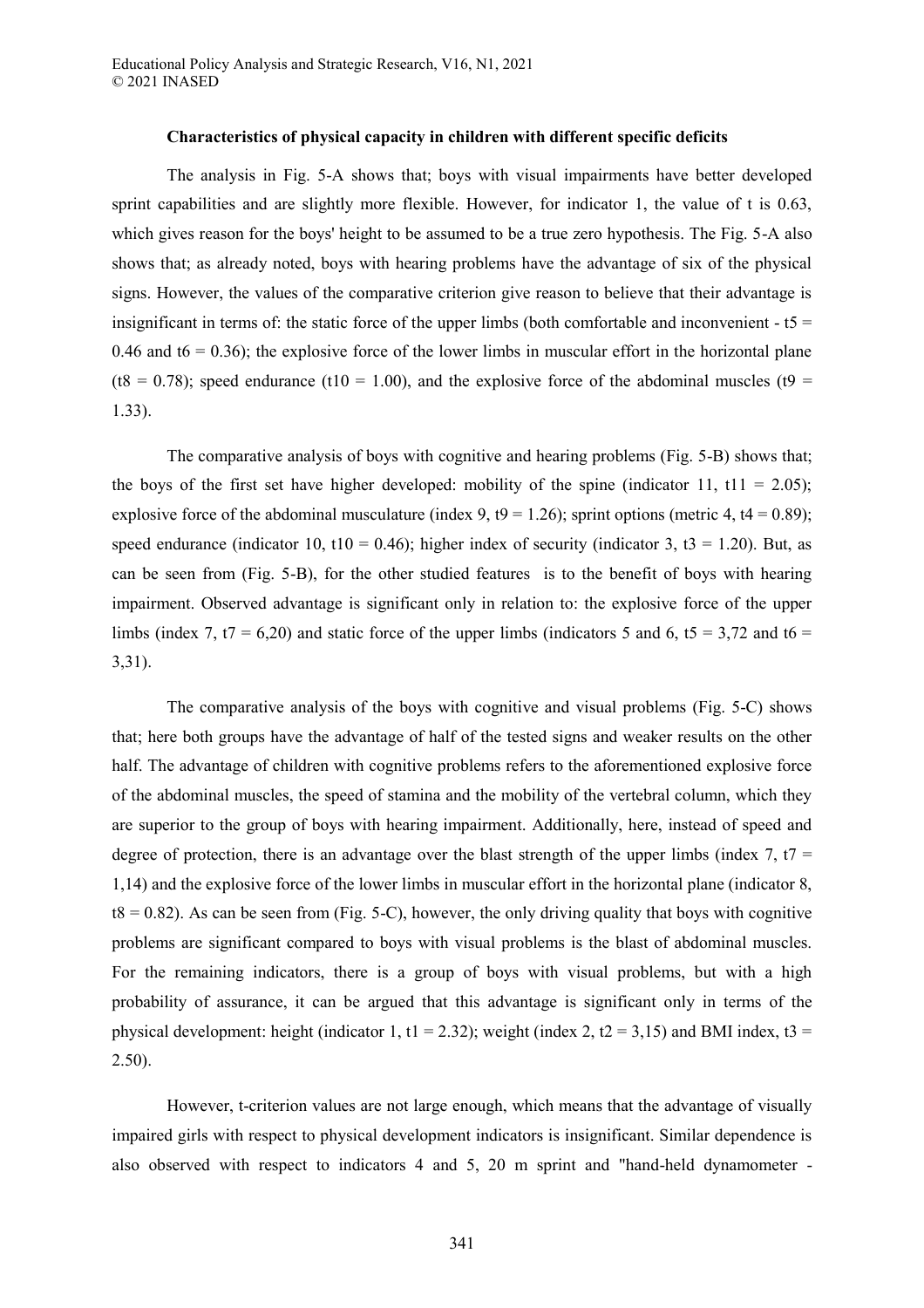convenient upper limb", which gives reason. For the other 6 indicators characterizing the physical capacity, the average results obtained in the first test of the girls with hearing problems are higher than those of the girls with visual problems. The more detailed analysis of Fig. 5-D shows that; the advantage of girls with hearing problems is significant only in terms of: burst force of abdominal muscles (index 9, t9 = 4.50); the spine flexibility (Indicator 11, t11 = 3,39) and the explosive force of the upper limbs in forward and upward muscular effort (indicator 7,  $t7 = 3.26$ ).

Fig.5-E analysis shows that; this group also outperforms the group of girls with hearing problems in terms of physical development (indicators 1, 2 and 3), as well as their speed and sprint capabilities (indicator 4). Fig.5-E the analysis of the figure also shows that at the beginning of the experiment, girls with cognitive problems have higher levels than those with hearing problems, a level of development of speed endurance (indicator 10,  $t10 = 0.98$ ), but this advantage is insignificant. In the other studies of physical fitness, the mean values are in favor of hearing impaired children, but the t-criterion values are in the range of 0.40 to 1.73, it is. the differences are insignificant.

The latter comparison between the groups of girls with visual and cognitive deficits (Fig. 5-F) shows that; in general the girls in the first group, for obvious reasons, have a lower level than the girls with cognitive impairment. The advantage of the last of 6 of the investigated signs is insignificant (t <2.57). However, with high warranty probability, girls with cognitive impairment can be said to besignificantly superior to those with visual problems only with respect to the explosive force of abdominal muscles (index 9,  $t9 = 4.93$ ) and speed endurance (indicator 10,  $t10 = 3.15$ ).

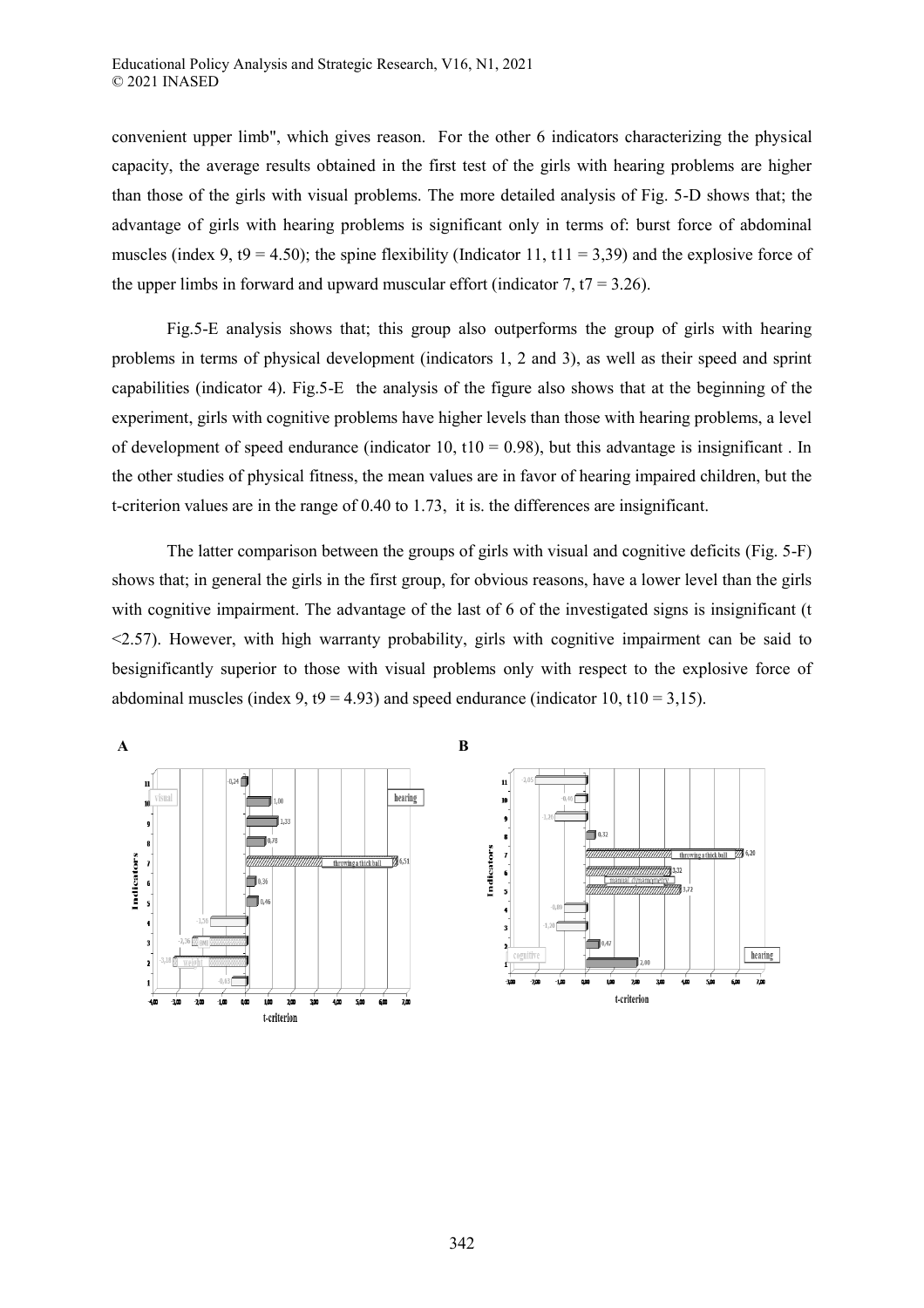

**Fig 5.** Significance of difference in average levels of physical capacity in boys and girls with health problem at the beginning of the experimental period. (Fig. 5-A: boys with hearing and visual impairments; Fig. 5-B: boys with hearing and cognitive impairments; Fig. 5-C: boys with visual and cognitive impairments; Fig. 5-D: girls with hearing and visual impairments; Fig. 5-E: girls with hearing and cognitive impairments; Fig. 5-F: girls with visual and cognitive impairments).

# **Evaluation of the effectiveness of physical education and sports training at the end of the experiment period for boys and girls with and without special education needs**

As stated in the Methodology of the study, in order to establish the effect of physical education and sports training, at the end of the observed period a new sports and pedagogical testing was carried out for all students included in the groups. Testing was performed only on the basis of physical fitness (indicators 4 to 11). Physical development data (indices 1 to 3) were not taken into account due to the fact that for the limited time of the experiment significant changes in the growth and weight of children in the age group studied can not be expected.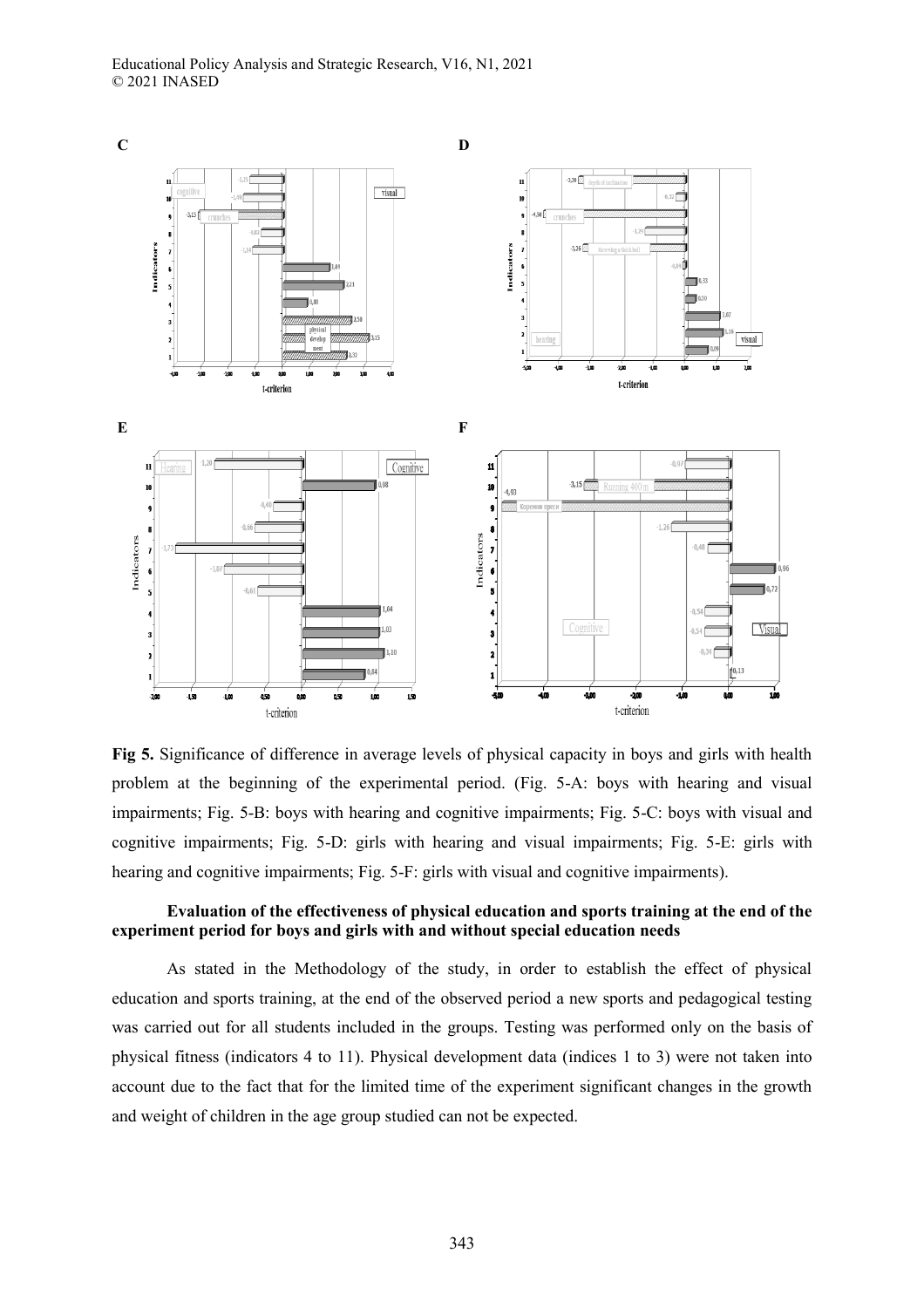At the end of the experimental period, boys without health problems increased their achievements in all observed signs of physical capacity. For example, they improved the sprint distance (indicator 4) by 0.24s, threw the dense ball on average by 72cm farther, made an average of 2 abdominal presses more than before, and so on. It can be seen that the highest increase was observed in indicators 7 and 9 (respectively "ball-throw" and "abdominal presses"). at the end of the sportspedagogical experiment under the influence of the means of physical education and sport, have significantly improved their own: explosive force of the upper limbs, in muscular effort up and down, 13.04%, and explosive force of the abdominal musculature - by 12.71%. However, in the other studies of physical fitness, the increases are in the order of 1 to 6% (Fig. 6-A). Fig. 6-B shows that at the end of the experimental period the girls participating in the survey ran 20 m sprint on average for 4.06 s, cast the dense ball on average at 5.43 m, averaged 14, 28 abdominal presses, and so on. The analysis shows that the final results for all indicators are positive, that the relative shares of the growth rate are generally lower than 8.50% (Fig. 6-B).



**Fig 6.** Relative percentage (in%) of changes of physical capacity in boys and girls without health problems at the end of the experimental period (Fig. 6-A: boys without health problems; Fig. 6-B: girls without health problems).

Unlike boys without health problems, As can be seen from (Fig. 7-A), for the rest of the signs the relative proportions of the growths are too low and this gives reason to claim that the applied funds in the activities with these boys did not have a constructive effect on the following motor skills: explosive force of lower limbs (indicator 8 - change by only 1.37%); spine flexibility (indicator 11 - 2.08%); the static force of the comfortable upper limb (indicator 5 - by 6,16%); speed and speed of boys with special needs (indicator 4 - 7,83% ((Fig. 7-A). The analysis in (Fig. 7-B) shows that; in 5 of the indicators the relative shares of the growth rates are below 10% (moving between 0.54% and 7.20%), meaning that these increases are insignificant and with respect to the respective signs the zero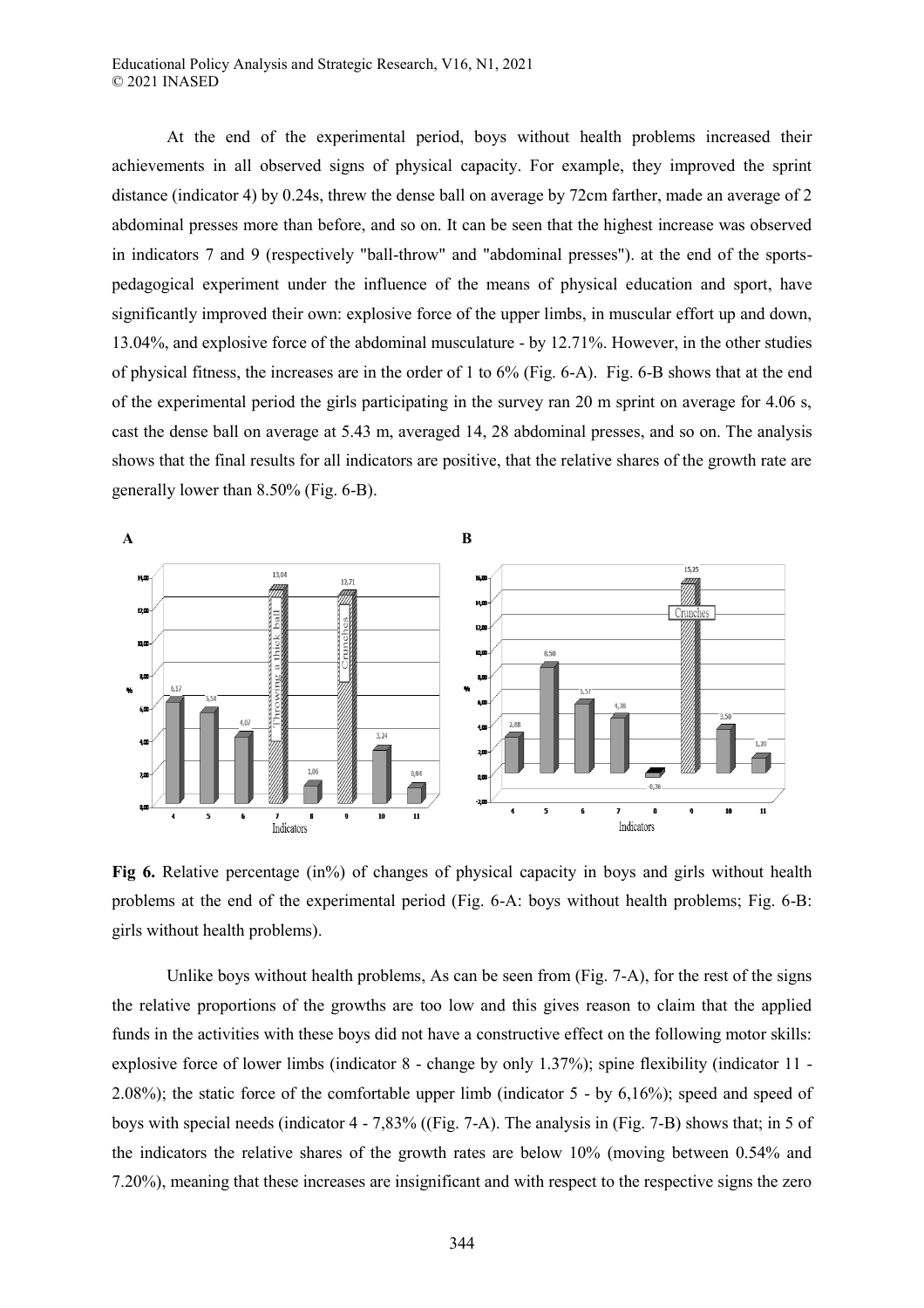hypothesis. However, this does not apply to indicators 6, 7 and 9. As can be seen from (Fig. 7-B), significant positive changes occurred during the experiment with respect to:the static force of the upper limbs (in the comfortable with 17.68% and in the incompetent limb by 16.75%) an in the blast muscle of the abdominal musculature (by 15.74%).



**Fig 7.** Relative percentage (in%) of changes of physical capacity characteristic in boys and girls with special educational needs at the end of the experimental period (Fig. 7-A: boys with special educational needs; Fig. 7-B: girls with special educational needs).

The analysis of the (Fig 8-A) as can be seen; in general the means of physical education and sport have had the greatest impact on the physical capacity of boys with cognitive problems. 6 of the experimental signs have seen significant positive changes in these boys. Proof of this is the relative proportions growths that are higher than the critical. Also, speed endurance (indicator 10 - growth is 24.21%); the explosive force of the upper limbs (indicator 7 - by 18.97%); speed (indicator 4 - by 16.50%); explosive abdominal muscles (9 - 15.00%); the static power of both the comfortable and the awkward upper limb (indicators 5 and 6 - 11.06% and 10.41%, respectively). Fig. 8-A shows that; the percentage changes in the mean levels of the physical signs of exercise in boys with hearing deficiencies vary between 1.10% and 8.15%, which suggests that the impacts applied were not effective enough.

The last special group includes visually impaired boys. As can be seen from (Fig. 8-A), and in this group, overall, the increments are very small, nevertheless, it is clear from the figure that the efforts of pupils and teachers have caused a significant improvement in the explosive force of the upper limbs (index 7). As you can see, the growth rate is almost equivalent to that achieved by children with cognitive problems (18.48% vs. 18.97%).Very close to the limit value is the relative share of the change in the development of the speed of the boys in short distances (indicator 4 - 9,72%).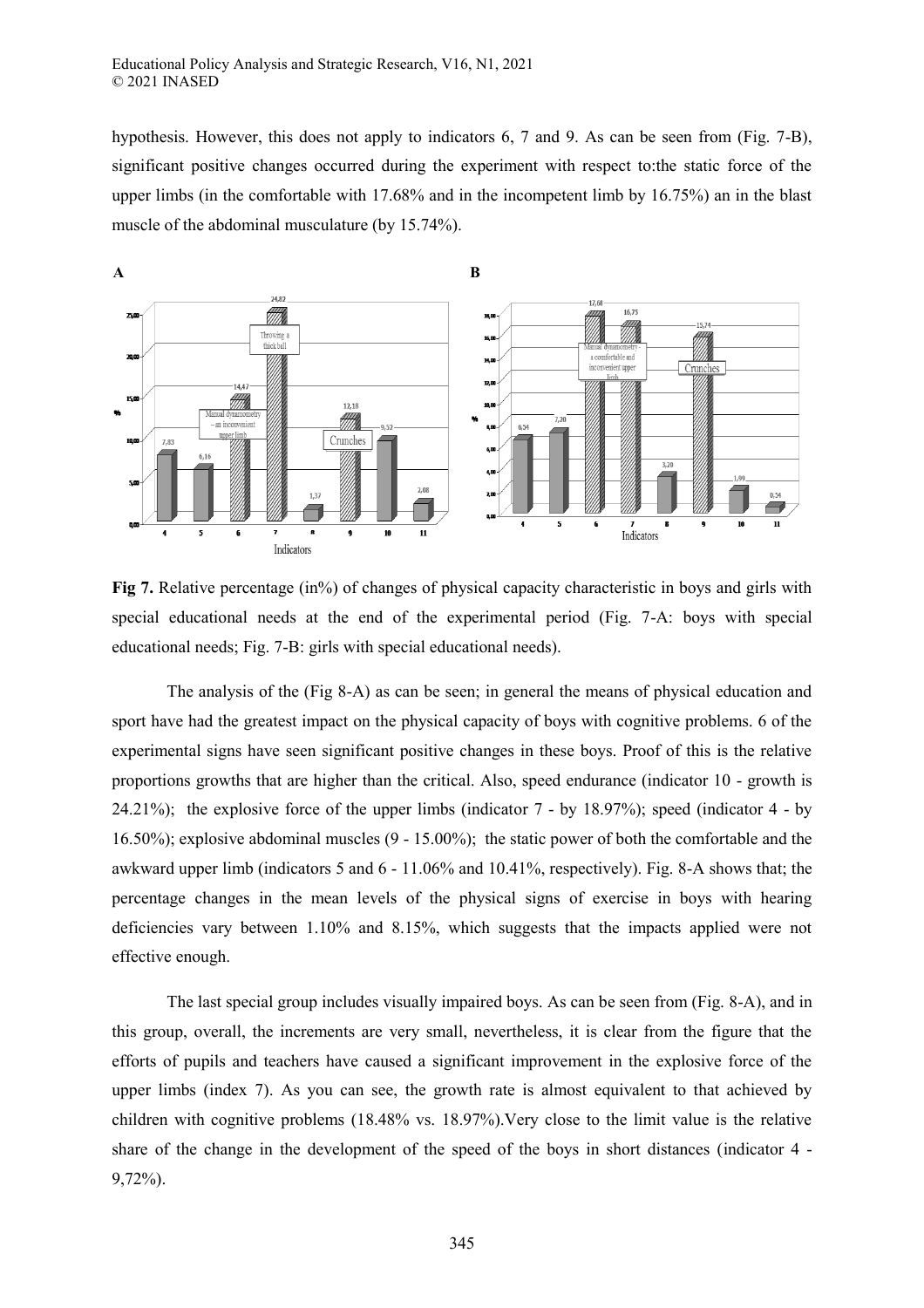Educational Policy Analysis and Strategic Research, V16, N1, 2021 © 2021 INASED

The comparative analysis of growths in the three groups of girls with different specific deficits (Fig. 8-B) shows that; significant increases have been achieved: girls with visual problems - in terms of the explosive force of abdominal muscles (indicator 9 - by 17.39%) and speed endurance (indicator 10 - by 15.57%); girls with cognitive problems - also with respect to the explosive force of the abdominal muscles (by 18.37%), as well as the explosive force of the upper limbs (by 13.69%); girls with hearing problems - in terms of the static force of the comfortable upper limb (indicator 5 by 15.08%).



**Fig 8.** Comparative analysis of growth rate (in%) the boys and girls with different specific deficits at the end of the experimental period (Fig. 8-A: boys with different specific deficits; Fig. 8-B: girls with different specific deficits).

### **Discussion**

According to our research results; It has been suggested that most of the teachers' physical education and sports curriculum are not clear enough to work with children with disabilities. It was determined that the materials needed by teachers were insufficient. While the attitude of the school management supports inclusive education; It has been determined that it is not sufficiently involved in its execution. Considering the problems regarding the pedagogical development of the staff, it was determined that university education was not sufficient to prepare teachers to work with children with disabilities. Physical education and sports allow individuals with disabilities to come together with sound and disabled individuals, and fulfill an extremely important function for inclusion aimed at reaching special education (Majoko, 2017). Similarly, previous research reveals that inclusive education in physical education and sports should focus on the strengths of teachers rather than children's deficits (Ballard, 2012; Majoko, 2019). Therefore, teachers should focus on teaching and learning about what children can do instead of what they cannot. In a study, Vickerman and Coates (2009) suggested that PE teachers have limited experience in flexibly interpreting the National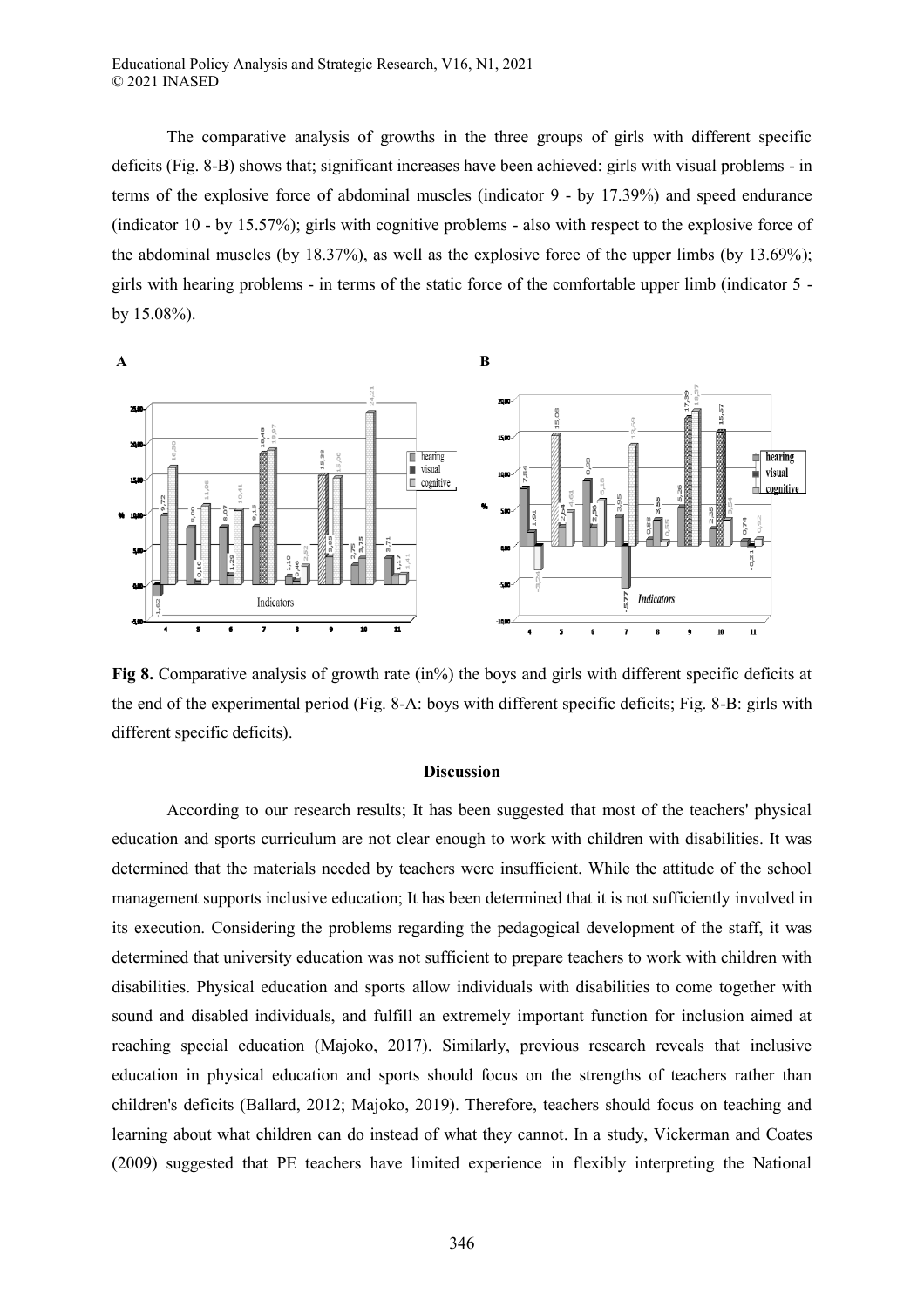Curriculum and have limited perspectives on how physical education should be taught and evaluated. According to our findings; It is observed that boys and girls who need and do not need special education have a homogeneous BMI index calculated and more than half of them have normal body weight (Fig 1. A-B-C-D). These values of the BMI index are based on the test results at the beginning of the sports-pedagogical experiment; It gives a reason to believe that boys and girls who need and do not need special education in general have normal body weight.

According to our research findings (Figure 2. A-B-C-D); When the change in physical capacity characteristics of boys and girls between the ages of 11 and 14 with and without special education needs is examined; At the beginning of the sports-pedagogical experiment, it was found to be relatively homogeneous in terms of the physical capacity examined. In some cases; relative homogeneity is observed. Inclusive physical education (PE) prioritizes access for all to ensure participation in the subject area and physical capacity more generally (Simpson and Mandich, 2012; Majoko, 2019). Teachers' pedagogical practices are a fundamental social justice issue in regard to improved learning outcomes for all children. In addition to teachers' strategies to structure learning environments, the characteristics of their peers also potentially affect the experiences of SEN children in PE (Hodge et al., 2009; Spencer-Cavaliere and Watkinson, 2010). Creating a sense of belonging to the group in physical education and sports lessons, increasing motivation and providing different learning experiences gives children opportunities to participate significantly in PE and has a positive effect in terms of their physical capacities.

The analysis made so far has shown that there are some smaller differences between the average levels of physical capacity in the groups of boys and girls without and with special needs. The existence of differences, however, does not justify conclusive conclusions on the advantages of one or other of the groups (Pt  $\geq$  95%) (Fig. 3 and 4- A - B). SEN students experience limited participation in lesson activities in PE. PE is six times less likely to report high self-efficacy than higher-grade students (Bertills et al., 2018). Participation of students in need of special education in PE classes can provide important opportunities to gain the knowledge and skills necessary to lead an active lifestyle in the future (Maxwell et al., 2018). Experienced teachers can create a meaningful learning environment that supports autonomy with lessons structured in comprehensive PE environments that can promote the physical capacity, social, emotional and cognitive benefits demanded for PE (Shirazipour et al., 2018). Physical education and sports classes provide the opportunity to increase the physical development of children, develop their physical capacities and develop valuable skills that they will need both in their education and in their future lives.

In order to solve the aim and objectives of the study, the average levels and the variability of the signs of physical capacity in children with different specific deficits - hearing, visual or cognitive impairments were revealed. Hearing impaired boys show that they are characterized by a lower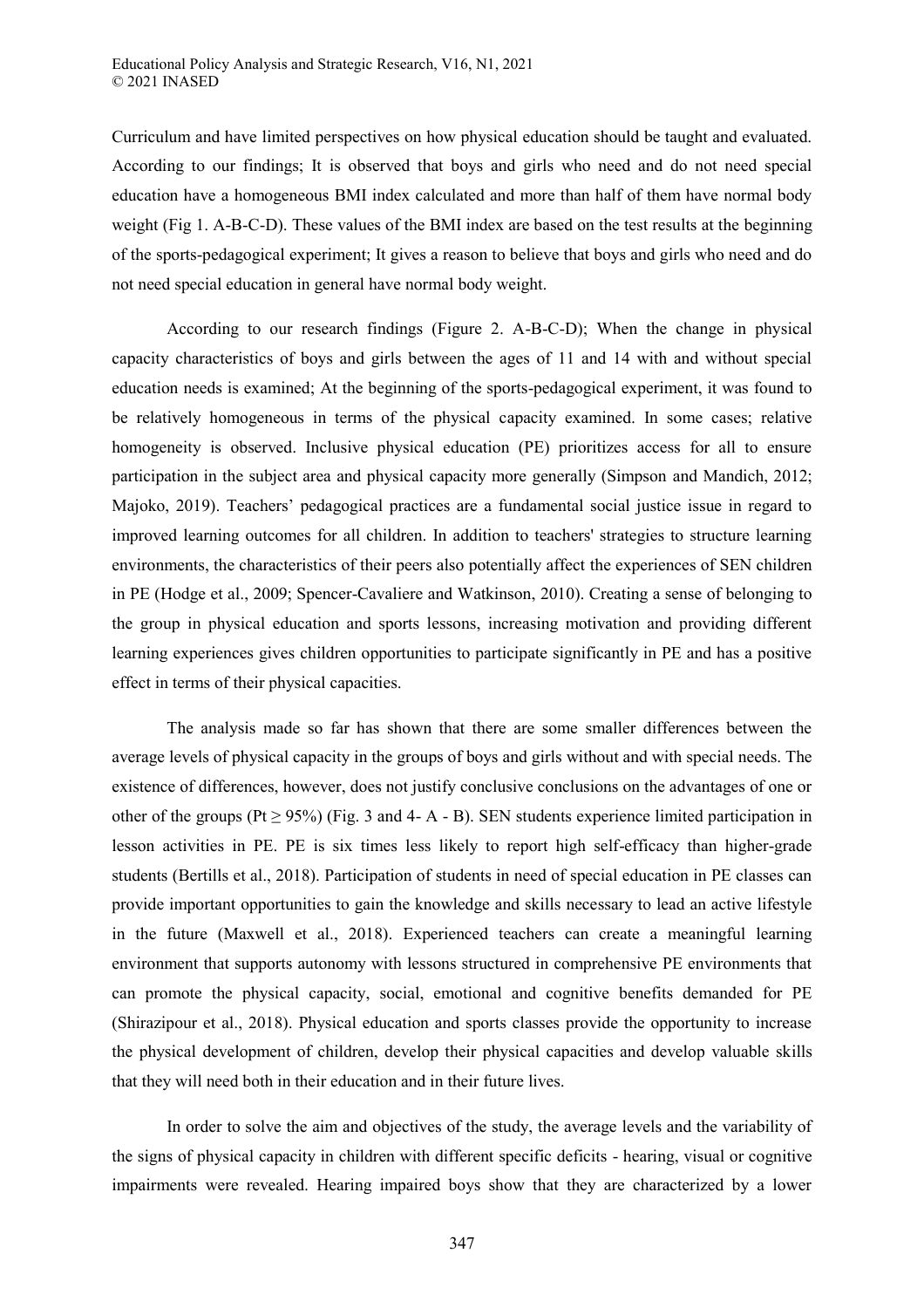physical development than the total number of children with visual impairment. Shows that homogeneous and relatively homogeneous with respect to all the studied features of physical development and physical capacity. Proof of this is the coefficient of variation, which ranges between 3-4% and 30%. The comparative analysis of the boys with cognitive and visual problems shows that here both groups have the advantage of half of the tested signs and weaker results on the other half. However, the only driving quality that boys with cognitive problems are significant compared to boys with visual problems is the blast of abdominal muscles (Fig 5. A-B-C). The structure of PE lessons, both in terms of physical capacity and social adaptations, is important for the participation of students with SEN in PE. Different adaptations and modifications are required, depending on the type of disability. Meaningful learning experiences for students with SEN in PE are extensively dependent on teachers' skills to and attitudes toward communicating and structuring their teaching in an inclusive direction (Jordan et al., 2010). Adaptations that provide meaningful participation and learning experiences in physical education lessons for students who need special support require long-term planning by teachers to improve physical capacity.

For the purposes of our the study, the results of the initial sports-pedagogical testing of girls with various specific deficits also underwent mathematical and statistical processing through variance analysis. When girls with hearing problems are compared with girls with vision problems; It is clear that the latter has higher values in the indicators that characterize physical development. But, which means that the advantage of visually impaired girls with respect to physical development indicators is insignificant and can therefore be explained by accidental causes. In our opinion, is quite logical, due to the difficulties experienced by children with visual problems, in the orientation in space, which makes their free movement in physical exercises difficult. The analysis of at the beginning of the experiment, girls with cognitive problems have higher levels than those with hearing problems, a level of development of speed endurance, but this advantage is insignificant. In the other studies of physical fitness, the mean values are in favor of hearing impaired children, it is. the differences are insignificant. The latter comparison between the groups of girls with visual and cognitive deficits shows that, in general, the girls in the first group, for obvious reasons, have a lower level than the girls with cognitive impairment (Fig 5. D-E-F). Inclusion in PE is significantly different from other subject areas, since the implementation of the PE syllabus include activity specific facilities and equipment, seasonal activities and safety issues (Morley et al., 2005; Fitzgerald and Stride, 2005; Coates and Vickerman, 2010), however, it is evident children with SEN take part in a narrower range of PE activities compared with their non-disabled peers. As a result, including children with SEN in PE lessons is fundamental to their cognitive, social, emotional and physical capacity development. In contrast, where children with SEN report negative experiences in PE they perceive this to be due to bullying by pers, or when they feel they are being restricted from taking part fully in the lesson due to poor differentiation from the teacher (Goodwin and Watkinson, 2000).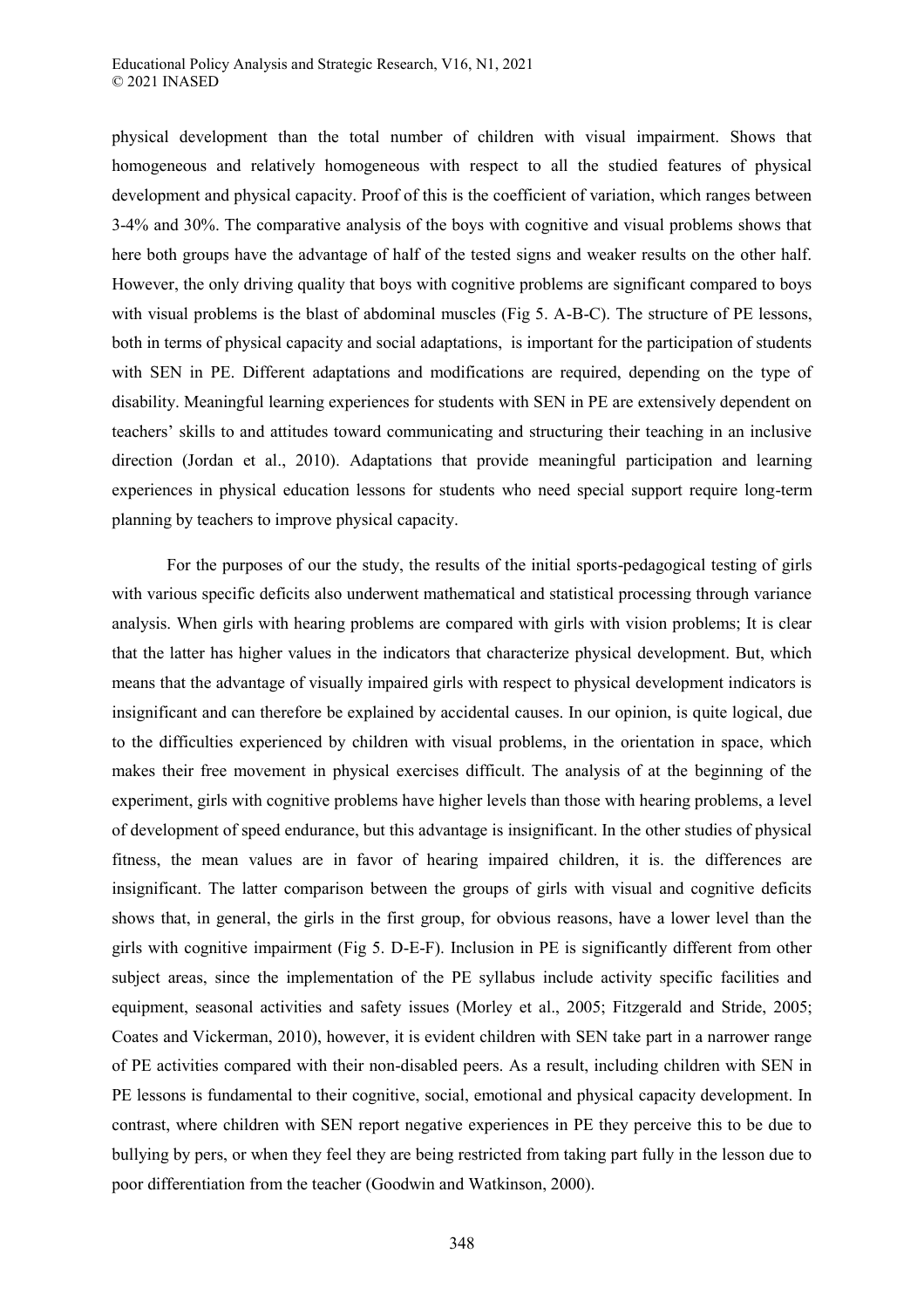Educational Policy Analysis and Strategic Research, V16, N1, 2021 © 2021 INASED

To determine the effect of physical education and sports training, at the end of the observed period, a new sports and pedagogical test was carried out for all students involved. As a result of the effects applied with physical education and sports tools, it shows that at the end of the experiment period, men without health problems increased their success in all observed physical capacity symptoms. In general, physical education and sports tools were observed to have different effects on the physical capacities of boys with cognitive, hearing and vision problems compared to the groups (Fig. 6-A; Fig. 7-A; Fig. 8-A). According to our findings; shows that physical education and sports training practices in the classroom do not cause significant changes on the physical capacities of girls with cognitive, hearing and vision problems. special needs. The results are lower than girls without health problems. This requires adequate changes to the curriculum and methods used at school (Fig. 6-B; Fig. 7-B; Fig. 8-B). Today physical education and sports lesson is accepted as an important part of special education practices (Buchanan et al., 2017). It is emphasized that physical education and sports lesson offered to students with special needs should be integrated into special education and it should support and develop the physical capacity field (Toptaş Demirci and Demirci, 2018). Research shows that, while children with SEN enjoy being physically active (Rekaa et al., 2018), their progression in PE is still hampered by a broad range of factors, including: school culture (Tripp et al., 2007); lack of paraprofessional support (Neville et al., 2020); over-emphasis on sporting activities (Qi and Ha, 2012) and, subsequently, on competition and winning and losing (Fitzgerald and Stride, 2012); and, from the perspective of SEN children themselves, a lack of appropriateness in the design of PE classroom activities and of curriculum, which they feel are poorly matched to their individual their abilities and needs (Maher, 2017).

However, for many Physical Education teachers, the unique responsibility it brings is a permanent challenge at all stages of professional experience and often encompasses the complexity of education and health problems. These include lack of inclusive skill training, lack of support infrastructure, insufficient resources, lack of familiarity with special equipment, and limited understanding of children SEN (Haegele et al., 2017). There is a longstanding recognition within PE of the challenges associated with including children who vary in physical ability and learning preference (Makopoulou and Thomas, 2016). International research shows that children SEN are still not accessing or being fully included into educational programs within mainstream schools (Rieser, 2013).

## **Conclusion**

The results of the study showed that the vast majority of teachers surveyed were not open enough to work with children with disabilities in the physical education and sports curriculum. The comparative analysis of physical fitness in children without and with special educational needs shows that, in spite of some exceptions, at the beginning of the sport-pedagogical experiment the level of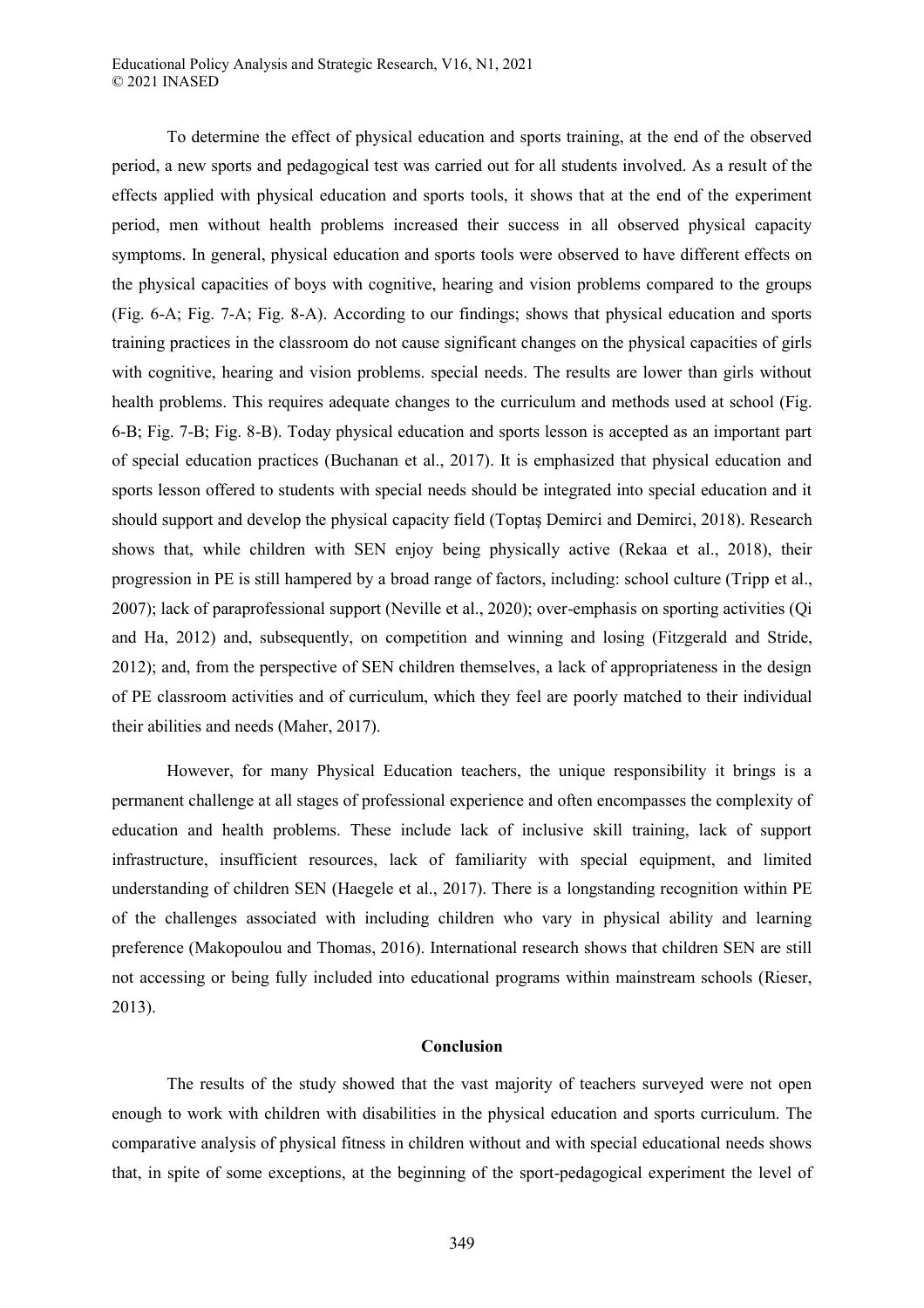development of the physical capacity of boys and girls without and with special needs does not differ significantly, which is a guarantee of correctness at the start of the experiment. Each of the groups of children with specific deficits has its own features related to the nature of the disability in question. The emphasis on work during future physical education and sports activities should be focused on those signs of physical capacity in which the group has the lowest marks. Efforts to develop the other signs - those with the highest scores - will not have the same building effect on the physical capacity of children with special needs. At both the beginning and the end of the sport-pedagogical experiment, the assembled sets are homogeneous and relatively homogeneous in terms of the physical signs under study. The means of physical education and sports applied in the classroom did not cause significant changes in the levels of the majority of the examined signs of physical capacity, both for boys and girls without and for those with special needs. This necessitates adequate changes in the curricula and the methods used in the school.

### **Limitation**

The theme limitation of this research is the sample size. As an exploratory study time dependent, the sample was limited in Turkey with a strong geographic region. The findings provided valuable information about the physical capacities of SEN students in PE classes, and these can be confirmed by a larger sample group from schools of different sizes and locations. In addition, the research population can be expanded to include curriculum.

#### **Declaration of Conflicting Interests**

The author(s) declared no potential conflicts of interest with respect to the research, authorship, and/or publication of this article.

#### **Funding**

This article was produced from Pervin Toptaş Demirci's "Effect of the Physical Education and Sport Classes on the Physical Capacity of Children with Special Educational Needs" thesis.

# **References**

- Adair, B. Ullenhag, A. Keen, D. Granlund, G. & Imms, C. (2015). "The effect of interventions aimed at ımproving participation outcomes for children with disabilities: a systematic review." *Developmental Medicine and Child Neurology,* 57(12), 1093–1104. doi:10.1111/dmcn.12809.
- Ainscow, M. & Miles, S. (2008). Making education for all inclusive: Where next? *Prospects*, 38 (145), 15- 34.
- Bertills, K. Granlund, M. & Augustine, L. (2019) Inclusive teaching skills and student engagement in physical education. *Frontier in Education*, 4 (74), 1-13. doi: 10.3389/feduc.2019.00074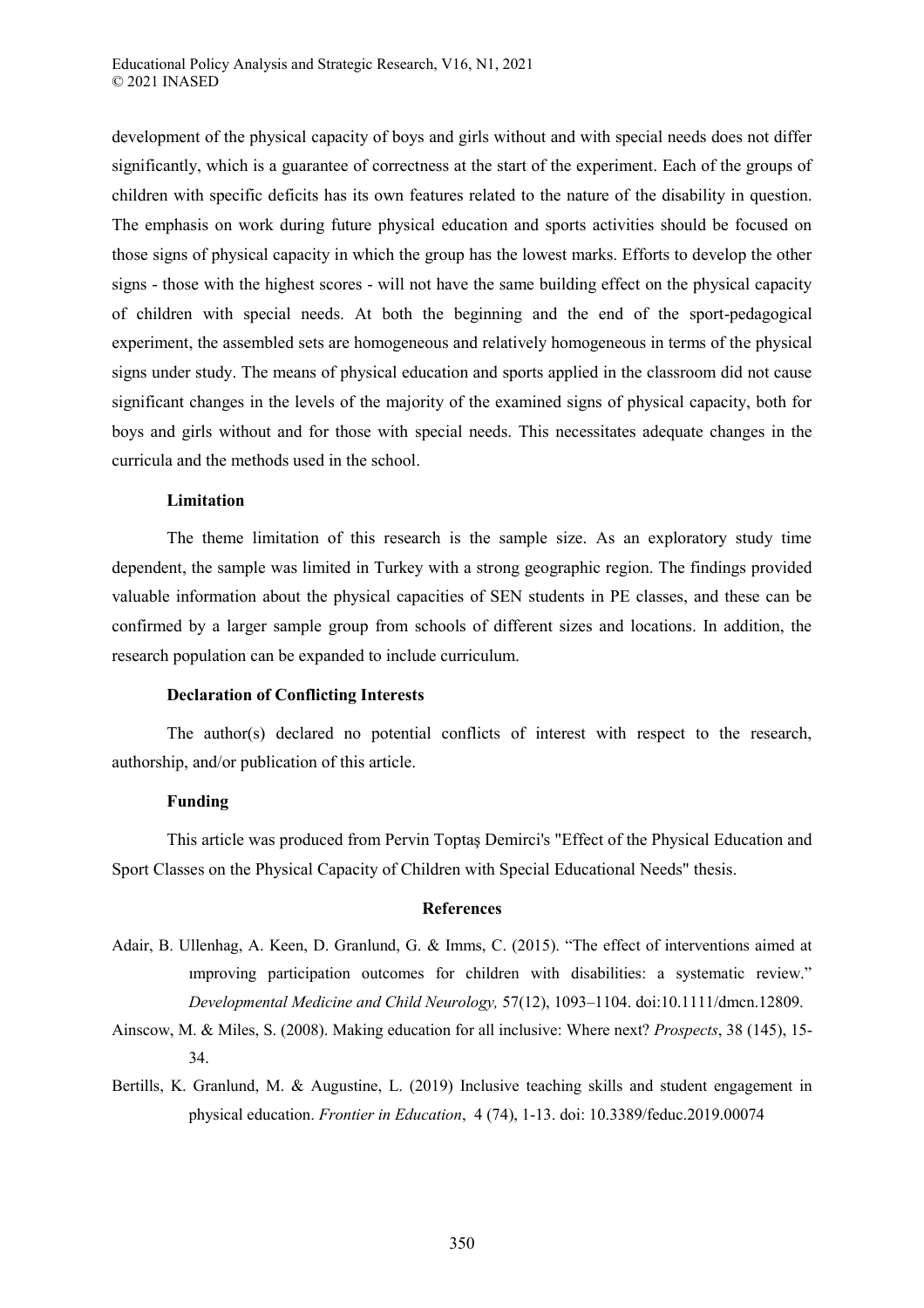- Ballard, K. (2012). *Inclusion and social justice: Teachers as agents of change. In S. Carrington & J. MacArthur (Eds.), Teaching in inclusive school communities* (pp. 65-88). Milton, Australia: John Wiley.
- Bavlı, B. Korumaz, M. & Akar, E. (2020). Visually impaired mentally sighted: an inclusive education case. *International Journal of Progressive Education,* 16 (6), 1-14. doi: 10.29329/ijpe.2020.280.1
- Bertills, K. Granlund, M. Dahlström, Ö. & Augustine, L. (2018b). Relationships between physical education (PE) teaching and student selfefficacy, aptitude to participate in PE and functional skills: with a special focus on students with disabilities. *Physical Education and Sport Pedagogy, 23 (4), 387–401*. doi: 10.1080/17408989.2018.1441394
- Bloemen, M. A. Backx, F. J. Takken, T. Wittink, H. Benner, J. Mollema, J. & De Groot, J. F. (2015). Factors associated with physical activity in children and adolescents with a physical disability: A systematic review. *Developmental Medicine & Child Neurology*, 57 (2), 137–148. doi:10.1111/dmcn.12624
- Brogli, J. Petkova, L. & Damyanova, R. (1990). *Guide for exercises in statistical methods in sports*. NSA Publishing and Printing Base, Sofia.
- Buchanan, A. M. Miedema, B. & Frey, G. C. (2017). Parents' perspectives of physical activity in their adult children with autism spectrum disorder: A social-ecological approach. *Adapted Physical Activity Quarterly, 34 (4)*, 401-420. doi: 10.1123/apaq.2016-0099
- Cheung, P. (2019). School-based physical activity opportunities in PE lessons and after-school hours: Are they associated with children's daily physical activity?. *European Physical Education Review*, 25 (1), 65–75. doi.10.1177/1356336X17705274
- Coates, J. & Vickerman, P. (2010). Empowering children with special educational needs to speak up: Experiences of inclusive physical education. *Disability and Rehabilitation*, 32 (18), 1517– 1526. doi:10.3109/ 09638288.2010.497037
- Darretxe, L. Gaintza, Z. & Etxaniz, J. (2016). Hacia una educacion mas inclusiva del alumnado con discapacidad en el area de educacion fisica. *Revista Digital de Educación Física, 41(7)*, 10-20.
- Demirci, N. & Toptaş Demirci, P. (2016). The Evaluation of rough and fine motor skills of disabled children having learning difficulties. İnönü University, *Journal of Physical Education And Sport Sciences*, 3(1), 47-57.
- Demirci, N. Yıldırım, İ. Toptaş Demirci, P. & Ersöz, Y. (2018). Why should we do physical activity? more active people for a healthier world. *International Journal of Disabilities Sports and Health Sciences*;1(2), 1-14. doi:10.33438/ijdshs.488292
- Fitzgerald, H. & Stride, A. (2012). Stories about physical education from young people with disabilities. International Journal of Disability, *Development and Education*, 59(3), 283–293. doi:10.1080/1034912X.2012.697743
- Giese, M. & Ruin, S. (2018). Forgotten bodies an examination of physical education from the perspective of ableism. *Sport in Society*, 21(1), 152–165. doi: 10.1080/17430437.2016.1225857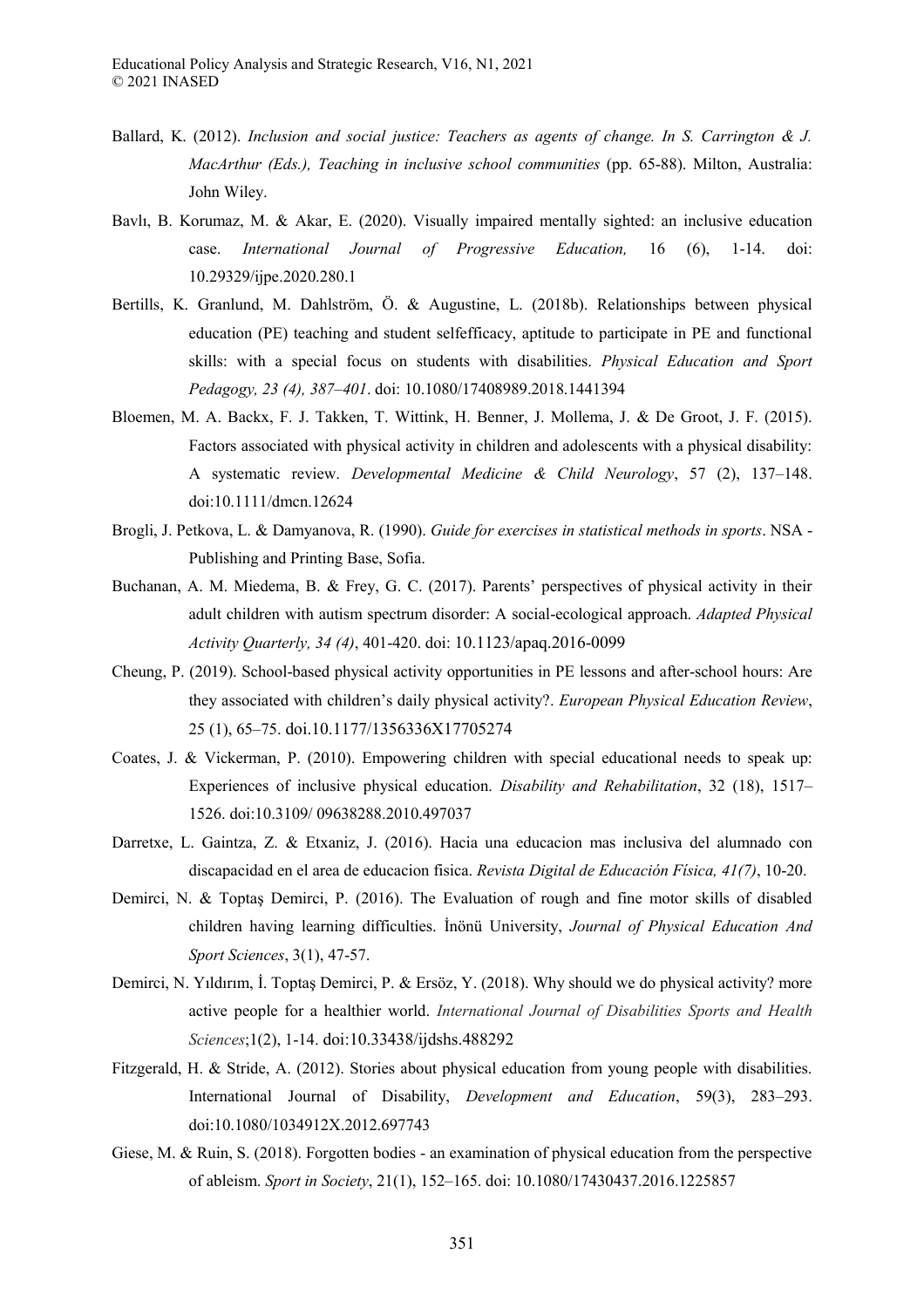- Goodwin, D. & Watkinson, E. (2000). Inclusive physical education from the perspective of students with physical disabilities. *Adapted Physical Activity Quarterly*, 17(2), 144–160. doi:10.1123/apaq.17.2.144
- Haegele, J. Zhu, X. & Davis, S. (2017). Barriers and facilitators of physical education participation for students with disabilities: an exploratory study. *International Journal of Inclusive Education*, 22(2), 130-141. doi: 10.1080/13603116.2017.1362046
- Hart, S. J. & Drummond, M. J. (2014). *Learning without limits: constructing a pedagogy free fromdeterminist beliefs about ability, in The SAGE Handbook of Special Education*: *Two Volume Set*, Second Edition (Thousand Oaks, CA: SAGE Publications, Inc), 439–458.
- Hodge, S., Ammah, J. O. A., Casebolt, K., La Master, B., Hersman, A., Samalot-Rivera, A., & Sato, T. (2009). A diversity of voices: Physical education teachers' beliefs about inclusion and teaching students with disabilities. *International Journal of Disability, Development and Education*, *56(4)*, 401-419. doi: 10.1080/10349120903306756
- Hutzler, Y. (2003). Attitudes toward the participation of individuals with disabilities in physical activity: A review. *Quest, 55(4)*, 347-373. [doi:10.1080/00336297.2003.10491809](https://doi.org/10.1080/00336297.2003.10491809)
- Jordan, A. Glenn, C. & McGhie-Richmond, D. (2010). "The Supporting effective teaching (SET) project: the relationship of ınclusive teaching practices to teachers' beliefs about disability and ability, and about their roles as teachers." teaching and teacher education: *An International Journal of Research and Studies,* 26(2), 259–266. doi:10.1016/j.tate.2009.03.005
- Konar, N. & Yildiran, I. (2012). Physical education and sports teaching for the disabled: requirements and a program model. *Selçuk Unıversıty Journal of Physıcal Education And Sport Scıence, 14(2)*, 208-216.
- Loja, E. Costa, M. E. Hughes, B. & Menezes, I. (2013). Disability, embodiment and ableism: stories of resistance. *Disability & Societ*y, 28(2), 190–203. doi: 10.1080/09687599.2012.705057
- Liu, Y. Kudlaček, M. & Ješina, O. (2010). The influence of Paralympic School Day on children's attitudes towards people with disabilities. *Acta Gymnica*, *40(2)*, 63-69.
- Maher, A. J. (2017). 'We've got a few who don't go to PE': Learning support assistant and special educational needs coordinator views on inclusion in physical education in England. *European Physical Education Review*, 23(2), 257–270. doi:10.1177/1356336X16649938
- Makopoulou, K. & Thomas, G. (2016). *Educating teachers for effective inclusive pedagogies. In K. Armour (Ed.), Routledge handbook of physical education pedagogies* (pp. 491–502). London, UK: Routledge.
- Majoko, T. (2017). Regular teacher preparation for inclusion. *International Journal of Special Education*, *32(1)*, 207-236
- Majoko, T. (2019). Inclusion of children with disabilities in physical education in zimbabwean primary schools. *SAGE Open*, 1–16.doi: [10.1177/2158244018820387](https://www.researchgate.net/deref/http%3A%2F%2Fdx.doi.org%2F10.1177%2F2158244018820387?_sg%5B0%5D=wST8s5zAobb2ltGahiWy9OYIX7gGuN5Vz5LD0GAhX6g5Xpy3D5UqW47fhzk8YO__wtjzEAH1_SXn01aZP8oZ-6mhoQ.BJTCutF1ud6xfa5K3gOfzBQhOc_-6u1GBqSGHCoi2954qMSdID2gNlDKV5hBTNag3wBbVM0s8i5YIfBWTAnZ2g)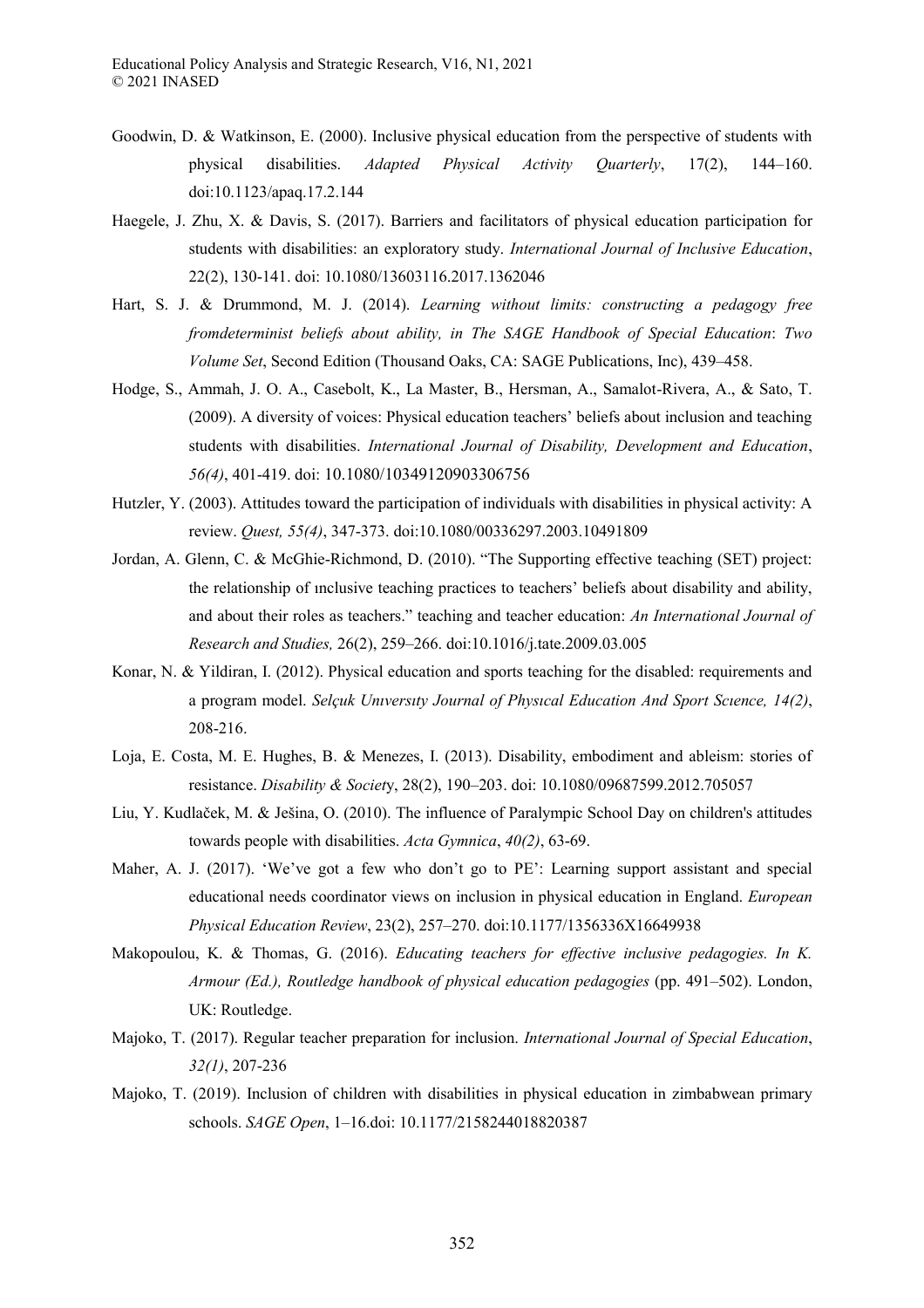- McKay, C. Block, M. & Park, J.Y. (2015). The Impact of Paralympic School Day on Student Attitudes Toward Inclusion in Physical Education. *Adapted Physical Activity Quarterly, 32(4)*, 331-348. doi:10.1123/APAQ.2015-0045
- McCoy, S. M. Jakcic, J. M. & Gibbs, B. B. (2016). "Comparison of obesity, physical activity and sedentary behaviours between adolescents with autism spectrum disorders and without." *Journal of Autism and Developmental Disorders,* 46 (7): 2317–2326. doi:10.1007/s10803-016- 2762-0.
- Mamak, H. Temel, A. & Kangalgil, M. (2020). Examining the self-efficacy of primary school teachers and the problems encountered in physical education and game course. *Educational Policy Analysis and Strategic Research*, V 15, N 3. doi: 10.29329/epasr.2020.270.16
- Maxwell, G. Granlund, M. & Augustine, L. (2018). Inclusion through participation: understanding participation in the international classification of functioning, disability, and health as a methodological research tool for investigating inclusion. *Frontier in Education.* 3:e00041. doi: 10.3389/feduc.2018.00041
- Morley, D. Bailey, R. Tan, J. & Cooke, B. (2005). Inclusive physical education: Teachers' views of including pupils with special educational needs and/or disabilities in physical education. *European Physical Education Review*, *11(1)*, 84-107. doi[:10.1177/1356336X05049826](https://www.researchgate.net/deref/http%3A%2F%2Fdx.doi.org%2F10.1177%2F1356336X05049826?_sg%5B0%5D=2lg1IaKO6kr13El0Kyue4Q564vDLnF4xmaD6n3Rwtu1S2dkDnIM_YF4yP1LSdd8yQ77PP3OOd3P2-aQ_-EQUmX9DcQ.hV0LIdEcGyP0gBfYGRVCx6wXF4vlMF5GC7uOJniGHAeaXp4GFyqoVQYwrnIRdeMgICN_RUnZ4fEo2f21HrFIdQ)
- Neville, R. D. Makopoulou, K. & Hopkins, W. G. (2020) Effect of an ınclusive physical education (ıpe) training workshop on trainee teachers' self-efficacy, *Research Quarterly for Exercise and Sport*, 91(1), 102-114, doi: 10.1080/02701367.2019.1650877
- O'Connor, U. & McNabb, J. (2020): Improving the participation of students with special educational needs in mainstream physical education classes: a rights-based perspective, *Educational Studies*, doi: 10.1080/03055698.2020.1719385
- Özer, D. & Sahin, G. (2010). Adapted physical activity: fınal reports of 2009-2010 workshops. *Gazi Journal of Physical Education and Sport Sciences, 15*(2), 21-28.
- Özer, D. & Sungu, B. (2016). "Adapted physical education" a practical course from the perspective of preservice physical education teachers. *Hacettepe Journal of Sport Sciences, 27*(1), 1-15.
- Qi, J. & Ha, A. S. (2012). Inclusion in physical education: A review of literature. *International Journal of Disability Development and Education*, 59(3), 257–281. doi:10.1080/ 1034912X.2012.697737
- Rekaa, H. Hanisch, H. & Ytterhus, B. (2018). Inclusion in physical education: Teacher attitudes and student experiences. A systematic review. *International Journal of Disability, Development and Education*, 66(1), 36–55. doi: 10.1080 /1034912X.2018.1435852.
- Rieser, R. (2013). *Educating teachers for children with disabilities: Mapping, scoping and best practices exercise in the context of developing inclusive education*. New York, NY: UNESCO.
- Ross, S. M. Bogart, K. R. Logan, S. W. Case, L. Fine, J. & Thompson H. (2016). "Physical activity participation of disabled children: a systematic review of conceptual and methodological approaches in health research." *Frontier Public Health*, 4(11), 1-11. doi:10.3389/fpubh.2016.00187.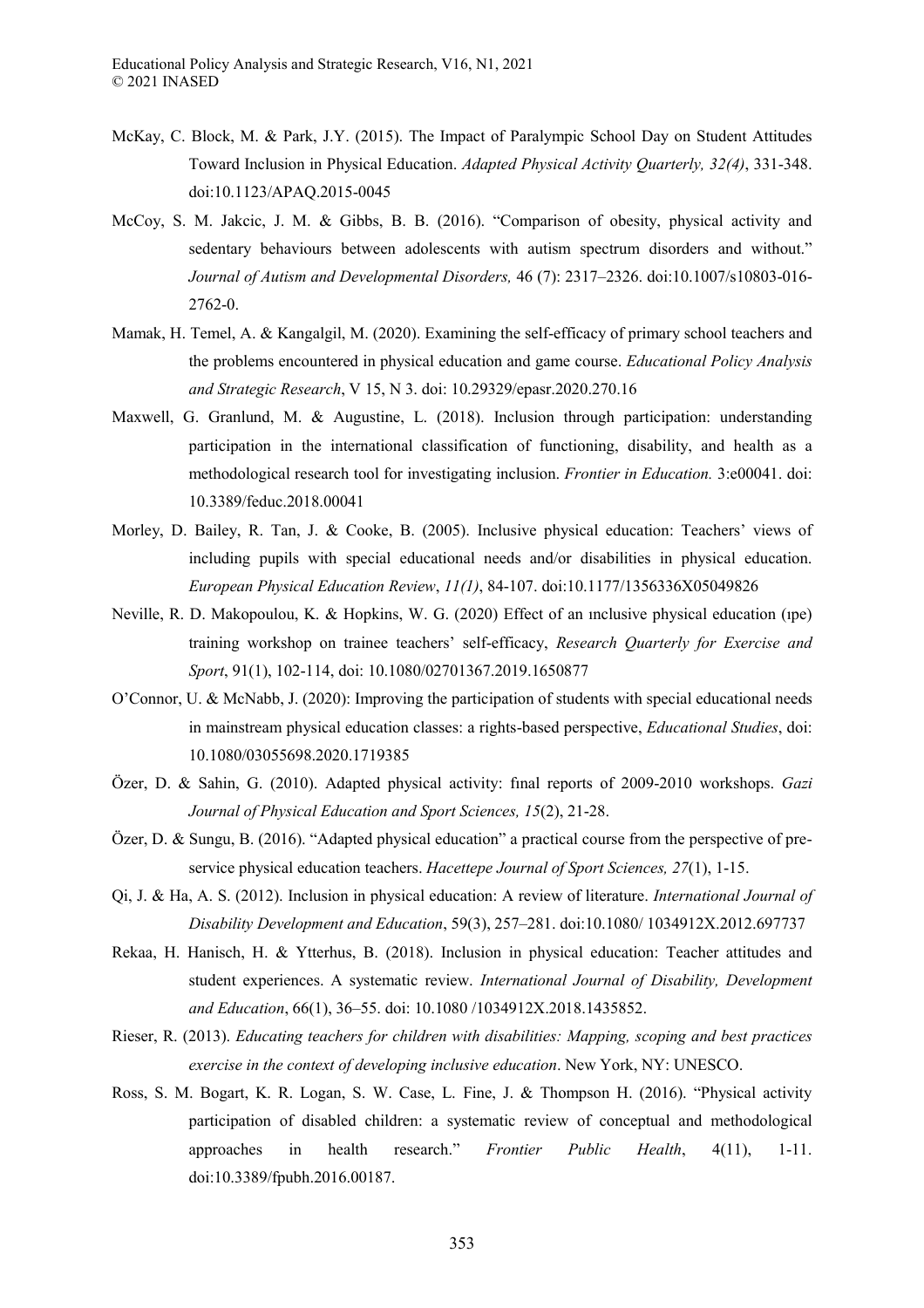- Shepley, S. B. Spriggs, A. D. Samudre, M. D. & Sartini, E. C. (2019). Initiation and generalization of selfınstructed video activity schedules for elementary students with ıntellectual disability. The *Journal of Special Education*, 53(1), 51–62. Doi:10.1177/0022466918800797
- Shirazipour, C. H. Evans, M. B. Leo, J. Lithopoulos, A. Martin Ginis, K. A. & Latimer-Cheung, A. E. (2020). Program conditions that foster quality physical activity participation experiences for people with a physical disability: a systematic review. *Disability Rehabilitattion*, 42(2), 147- 155. doi[: 10.1080/09638288.2018.1494215](https://doi.org/10.1080/09638288.2018.1494215)
- Simpson, K. & Mandich, A. (2012). Creating inclusive physical education opportunities in elementary physical education. *Physical & Health Education Journal*, *77(4)*, 18-21.
- Spencer-Cavaliere, N. & Watkinson, E.J. (2010). Inclusion understood from the perspectives of children with disability. *Adapted Physical Activity Quarterly*, *27(4)*, 275-293. doi: [10.1123/apaq.27.4.275](https://www.researchgate.net/deref/http%3A%2F%2Fdx.doi.org%2F10.1123%2Fapaq.27.4.275?_sg%5B0%5D=eZTsxXp8onKrAE0KTzopmUCvKBRR7u160b64zjr19YLWG5PFw0PIoQ-4ksEs16lcz0oW6Z27uyW4Csxj4vVXDd52eQ.dK-L43cg1h59BS2-Bqq7xBwwBJZwxbMp94KTtCNfkvx4clqtJej3GVaFAquv5IiZAYM5xOAHZuOr0_G6sSm-Ww)
- Sullivan, E. & Masters Glidden, L. (2014). Changing attitudes toward disabilities through unified sports. *Intellectual and developmental disabilities*, *52(5)*, 367-378. doi: 10.1352/1934-9556-52.5.367
- Sunny, P., et al. (1992). *Physical development, physical capacity and neuro-psychological reactivity of the population of Bulgaria*. *NSA - IPB, Sofia*.
- Sunny, P. (1998). Physical activity a tool for improving health and prevention. *Sport and Science*, Issue 2, Sofia, pp. 43-52.
- Tsarova, R. (2013). *Wheelchair Basketball*. Bolid ins, Sofia, ISBN: 978-954-394-126-1.
- Toptaş Demirci, P. & Demirci, N. (2018). The effects of game and physical activity lessonsın children with learning disabilities. *Kinesiologia Slovenica*, 24(3) , 47-55.
- Toptaş Demirci, P. Çınar, İ. & Demirci, N. (2014). Studying the problems of primary school teachers derived from inclusive education and physical education programme of thestudents in need of special education. *International Journal of Turkish Education Sciences*, 2(2), 137-150.
- Tripp, A. Rizzo, T.L. & Webbert, L. (2007). Inclusion in physical education: Changing the culture. *Journal of Physical Education, Recreation & Dance*, 78(2), 32–48. doi:10.1080/07303084.2007.10597971
- United Nations (UN). (2006). *Un Convention on The Rights Of Persons with Disabilities*. Geneva: Office of the UN High Commissioner for Human Rights.
- UNESCO. (1994). *Salamanca statement and framework for action on special education needs*. Paris, France: Author.
- Vickerman, P. & Coates, J.K. (2009). Trainee and recently qualified physical education teachers' perspectives on including children with special educational needs. *Physical Education and Sport Pedagogy*, *14(2)*, 137-153[.doi:10.1080/17408980802400502](https://doi.org/10.1080/17408980802400502)
- Viciana, j. Daniel Mayorga-Vega, D. & Parra-Saldı´as, M. (2019). Adolescents' physical activity levels on physical education and non-physical education days according to gender, age, and weight status. *European Physical Education Review*, 25(1), 143–155. doi:10.1177/1356336X17706683